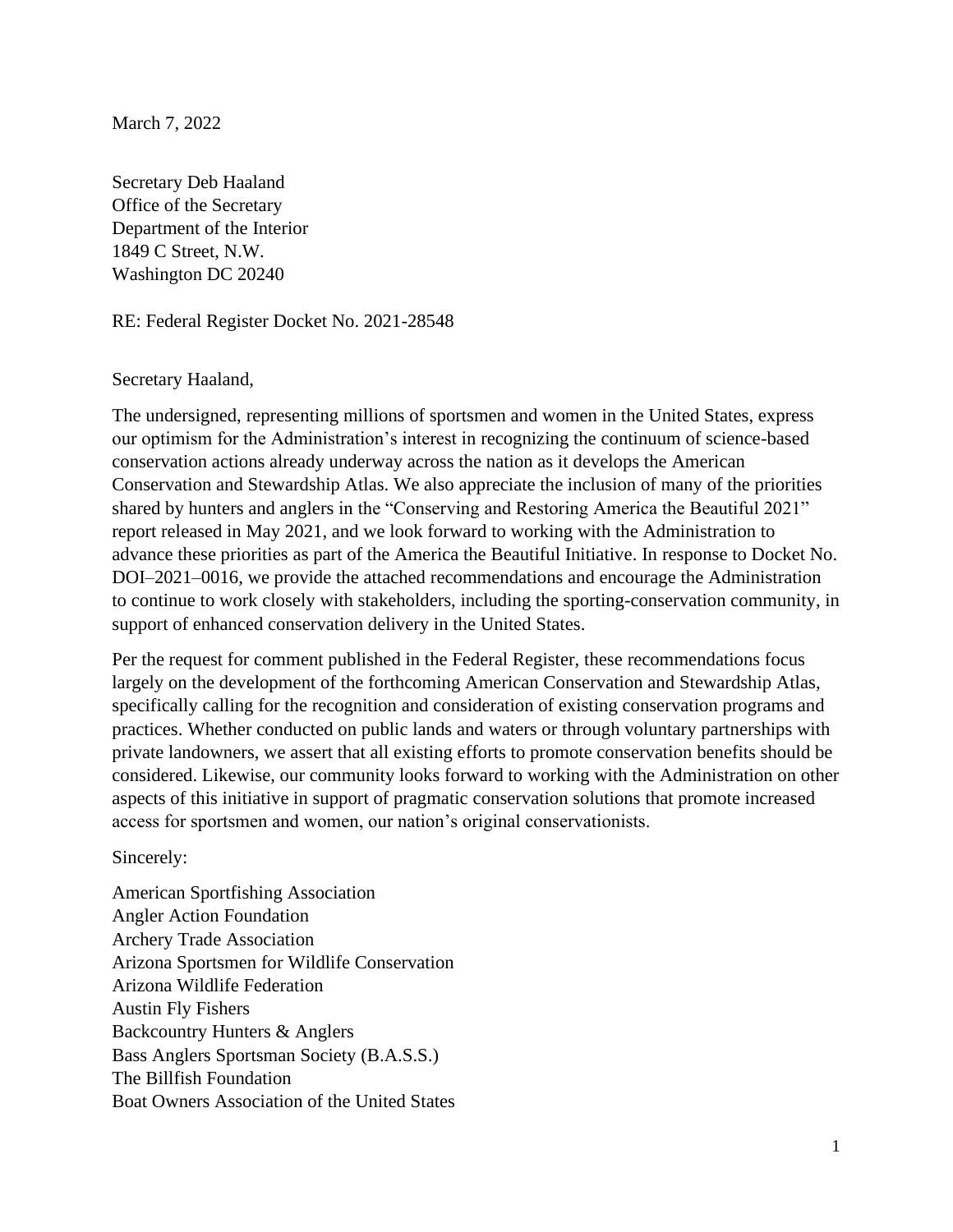Bonefish and Tarpon Trust Boone and Crockett Club California Waterfowl Association Center for Sportfishing Policy Coastal Conservation Association Congressional Sportsmen's Foundation ConservAmerica Council to Advance Hunting and the Shooting Sports Dallas Safari Club Fishing Education Foundation - National Fishing in Schools Program Fly Fishers International Houston Safari Club International Game Fish Foundation Izaak Walton League of America Marine Retailers Association of the Americas Mule Deer Foundation National Bobwhite Conservation Initiative National Deer Association National Marine Manufacturers Association National Professional Anglers Association National Rifle Association National Wild Turkey Federation North American Grouse Partnership Orion: The Hunter's Institute Pheasants Forever Quail Forever Rocky Mountain Elk Foundation Safari Club International Sportsmen for the Boundary Waters Sportsmen's Alliance Tennessee Wildlife Federation Wildlife Forever Wildlife Management Institute Wild Sheep Foundation Wildlife Mississippi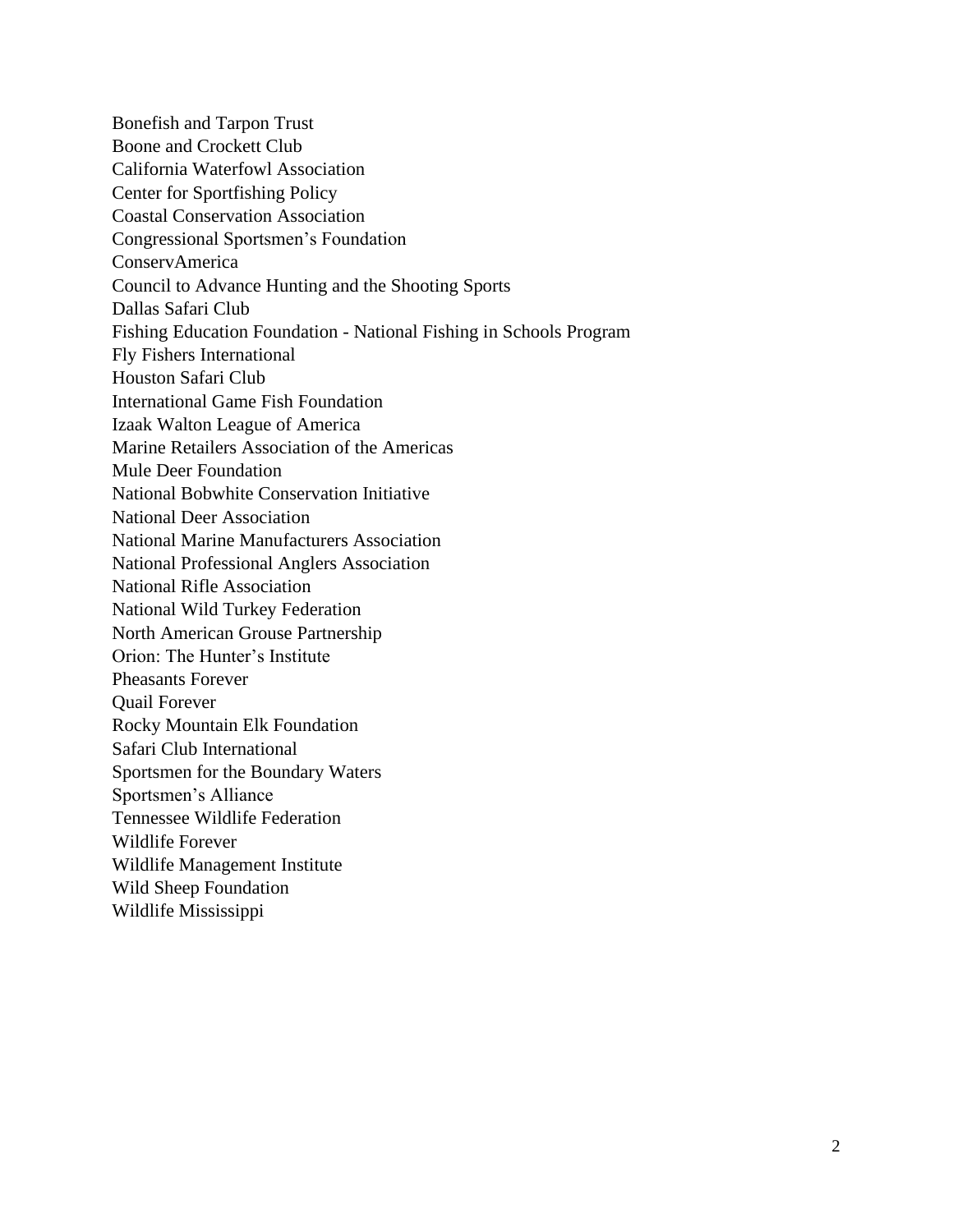Attached Supporting Documents:

- America the Beautiful: Detailed Recommendations
- Appendix 1: Criteria and Implementation Strategies for the American Conservation and Stewardship Atlas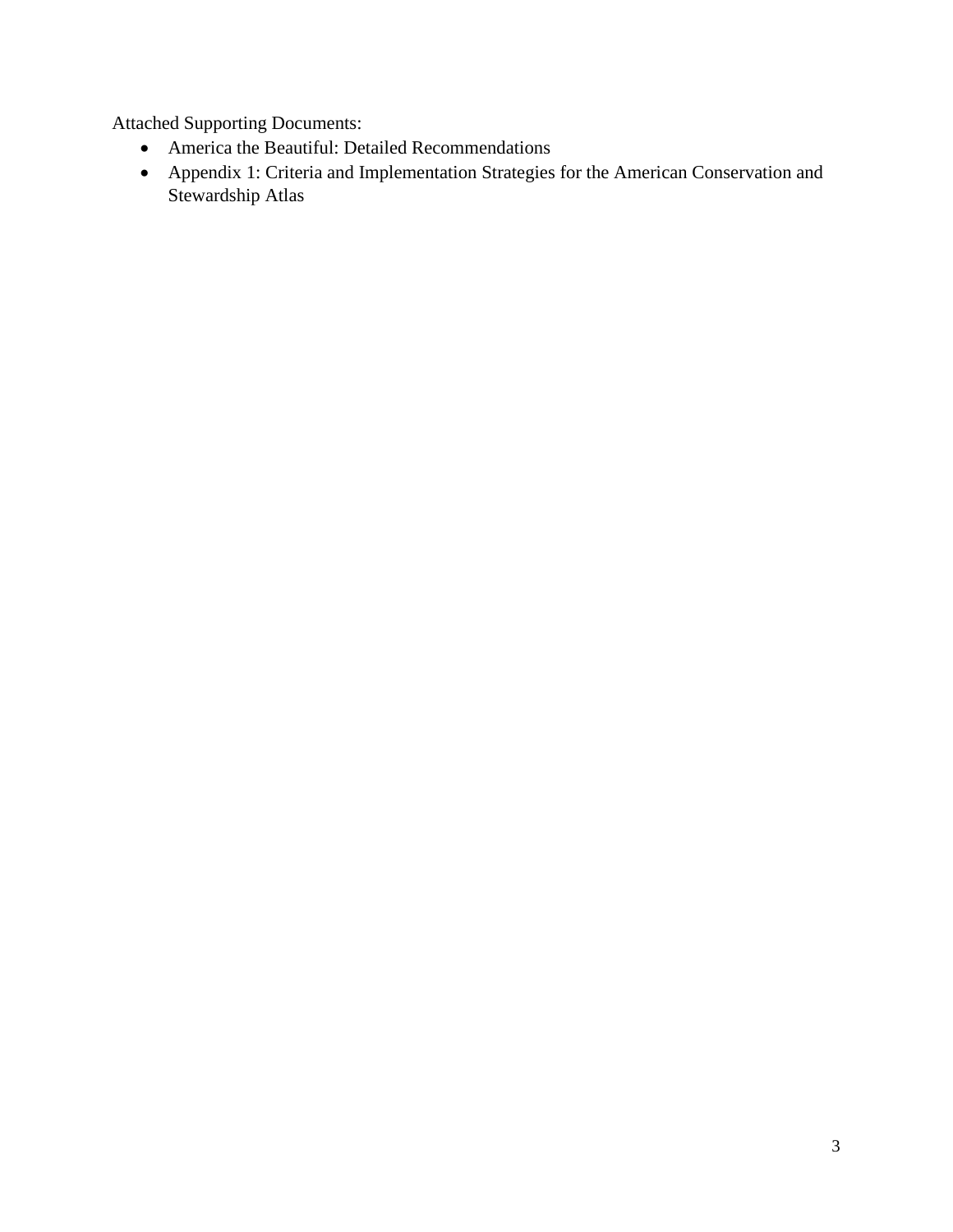### **America the Beautiful: Detailed Recommendations**

As evidence of declining biodiversity – along with the associated effects on ecosystem health and function – continues to accumulate, it is clear that strategic efforts are needed at the global and national scales to reverse these trends. The 30x30 initiative has emerged as an international response to what is often termed a biodiversity crisis that is further fueled by the effects of ecosystem stressors such as climate change. By recognizing the "threats" we face today as conservation challenges, rather than crises, we can build upon our 100-year legacy of conservation successes in the United States, ensuring that our nation can be well positioned to continue to serve as the global model for conservation. Furthermore, by treating this as a conservation challenge, we can once again turn to key stakeholders, including state fish and wildlife management agencies, the sporting-conservation community, Native American tribes, and conservation-minded private landowners, who have historically taken the lead in successfully addressing previous challenges that have threatened our fish, wildlife, and natural resources, to once again lead the efforts to address these current challenges

Widely cited in relation to the global 30x30 initiative is a 2020 report published by The Campaign for Nature<sup>1</sup>, a partnership between National Geographic and the Wyss Campaign for Nature. This report highlights the ecological and economic benefits associated with increasing protected areas to cover 30% of our planet's lands and waters within the next decade. While informative, the global perspective presented by this report inherently omits several key characteristics that separate the United States from many other nations around the world. The United States has a wide range of federal laws (e.g., the Endangered Species Act, the Clean Water Act, the Clean Air Act, the Fishery Conservation and Management Act, the Marine Mammal Protection Act, and the Migratory Bird Treaty Act, etc.), numerous state statutes and various state and federal land and water conservation programs that provide a higher level of conservation than many other nations. In addition, the United States has developed a unique stakeholder-driven system by which state-based conservation efforts are funded. This wildly successful American System of Conservation Funding  $(ASCF)^2$ , a "user pays – public benefits" structure through which sportsmen and women provide the bulk of funding for the state fish and wildlife agencies that are charged with managing our fish and wildlife resources for the benefit of all Americans. It is through this system that more than \$13.48 billion in excise tax revenue has been collected via the 1937 Pittman-Robertson Act<sup>3</sup> while another \$10.54 billion has been collected through the 1950 Dingell-Johnson Act and 1984 Wallop-Breaux Amendments. These self-imposed excise taxes on firearms, ammunition, fishing tackle, and motorboat fuel, combined with the millions generated annually through the purchase of hunting and fishing licenses,

<sup>&</sup>lt;sup>1</sup> Waldron et al. 2020. Protecting 30% of the planet for nature: costs, benefits, and economic implications. Campaign for Nature. Accessed: March 2, 2022.

[https://www.conservation.cam.ac.uk/files/waldron\\_report\\_30\\_by\\_30\\_publish.pdf](https://www.conservation.cam.ac.uk/files/waldron_report_30_by_30_publish.pdf)

<sup>2</sup> 2021. American System of Conservation Funding. Congressional Sportsmen's Foundation. Accessed: March 2, 2022.<https://congressionalsportsmen.org/policies/state/ascf>

<sup>3</sup> United States Fish and Wildlife Service. Wildlife and Sport Fish Restoration Program. Accessed: March 2, 2022. [https://www.fws.gov/program/wildlife-and-sport-fish-restoration.](https://www.fws.gov/program/wildlife-and-sport-fish-restoration)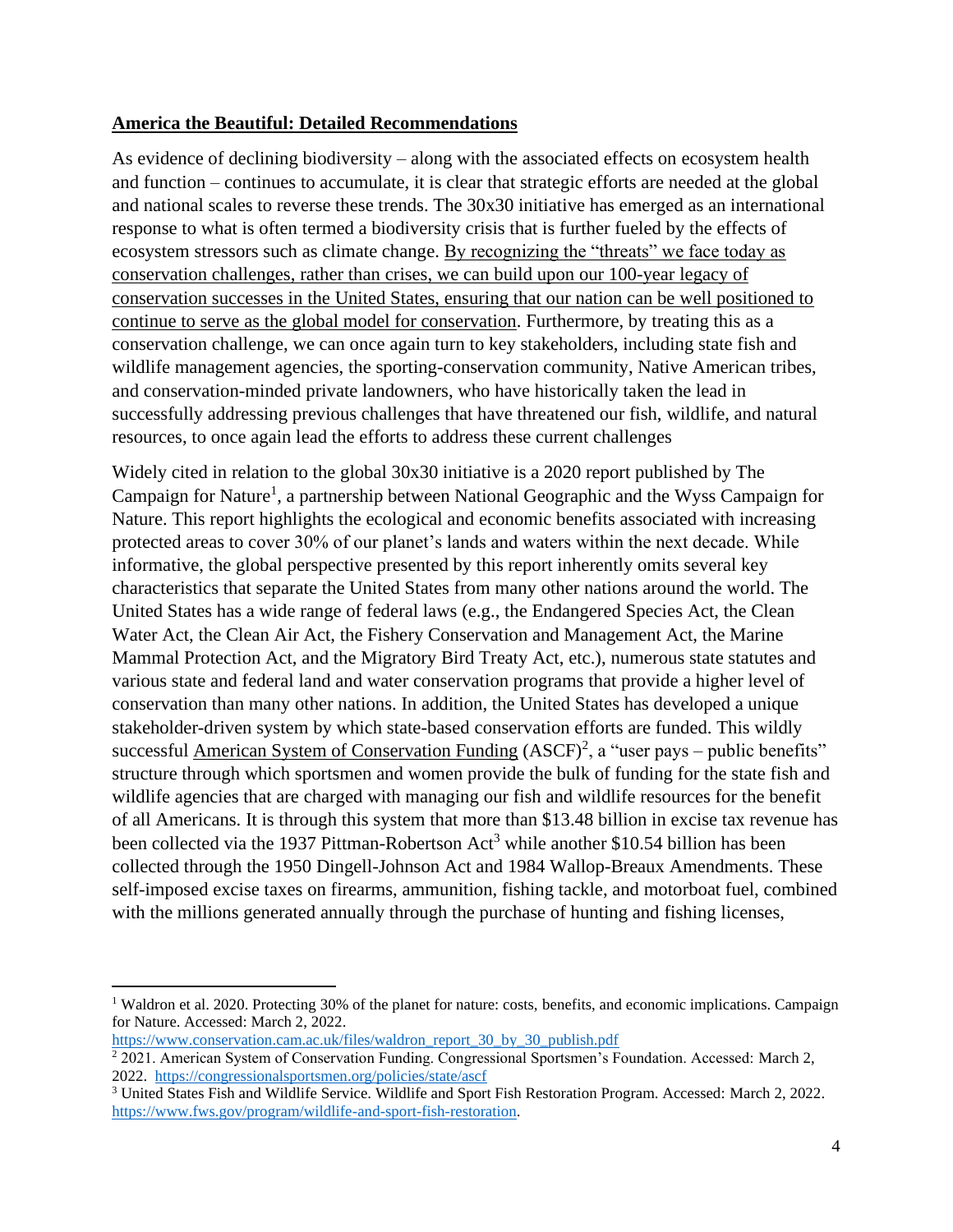stamps, and permits, clearly demonstrates the long-standing commitment of members of the United States' sporting-conservation community to invest in science-based conservation efforts.

### **What is "Conservation?"**

Carefully defining the term "conservation" is key to measuring success while ensuring broad stakeholder support. Here, our use of the term reflects the "wise use" definition coined by Gifford Pinchot in the early  $20<sup>th</sup>$  Century<sup>4</sup>. It is this definition, and varieties thereof, that has been championed by the sporting-conservation community for more than a century. Currently, the Cambridge Dictionary defines conservation as "carefully using valuable natural substances that exist in limited amounts in order to make certain that they will be available for as long a time as possible" while the U.S. Fish and Wildlife Service defines the term as "controlled use and systematic protection of natural resources (fish, wildlife, and their habitats)." Unfortunately, conservation has been redefined by some to conflate with the concept of "preservation." For example, Webster's updated definition reads, "a careful preservation and protection of something." Not only is this redefinition misleading in its conflation between the concepts of conservation and preservation, but, outside of the context of natural resource management, it is often illogical (e.g., energy conservation). It is for these reasons that we encourage the America the Beautiful Interagency Working Group – and other officials exploring efforts related to 30x30 – to carefully define conservation using the historic definition of the term that focuses on the wise, sustainable, and equitable use of our nation's natural resources.

In addition to our ongoing willingness to support conservation funding through the ASCF, sportsmen and women, and the various organizations that represent them, continue to support conservation efforts above and beyond those funded through the ASCF. This includes various partnerships with state and federal agencies to support conservation efforts on public lands and waters, partnerships with private landowners that facilitate the investment of local, state, and federal funds on private lands and waters, and several unique programs hosted by sportingconservation organizations that provide their members a chance to contribute to conservation efforts in their region. It is a combination of these programs and projects that are among those best suited to complement existing state and federal conservation efforts in the pursuit of the 30x30 initiative's objective to conserve biodiversity. To fully capture the depth and breadth of these efforts on our nation's public and private lands and waters, and to truly benefit conservation efforts in the United States and around the world, the undersigned sportingconservation organizations make the following recommendations:

# **Collaboration: Engaging Key Stakeholders**

The "Conserving and Restoring America the Beautiful 2021" report<sup>5</sup> repeatedly called for locally led, science-based, and stakeholder-driven conservation efforts. The sporting-conservation community wholeheartedly agrees with this approach and remains ready to engage with agency

<sup>4</sup> Deckret, V. Gifford Pinchot 1865-1946: The First Conservationist. Maryland Department of Natural Resources. Accessed: March 2, 2022[. https://dnr.maryland.gov/centennial/Pages/Centennial-Notes/GiffordPinchot.aspx](https://dnr.maryland.gov/centennial/Pages/Centennial-Notes/GiffordPinchot.aspx)

<sup>5</sup> 2021. Conserving and Restoring America the Beautiful. U.S. Department of the Interior, U.S. Department of Agriculture, U.S. Department of Commerce, and Council on Environmental Quality. Accessed: March 2, 2022. [https://www.doi.gov/sites/doi.gov/files/report-conserving-and-restoring-america-the-beautiful-2021.pdf.](https://www.doi.gov/sites/doi.gov/files/report-conserving-and-restoring-america-the-beautiful-2021.pdf)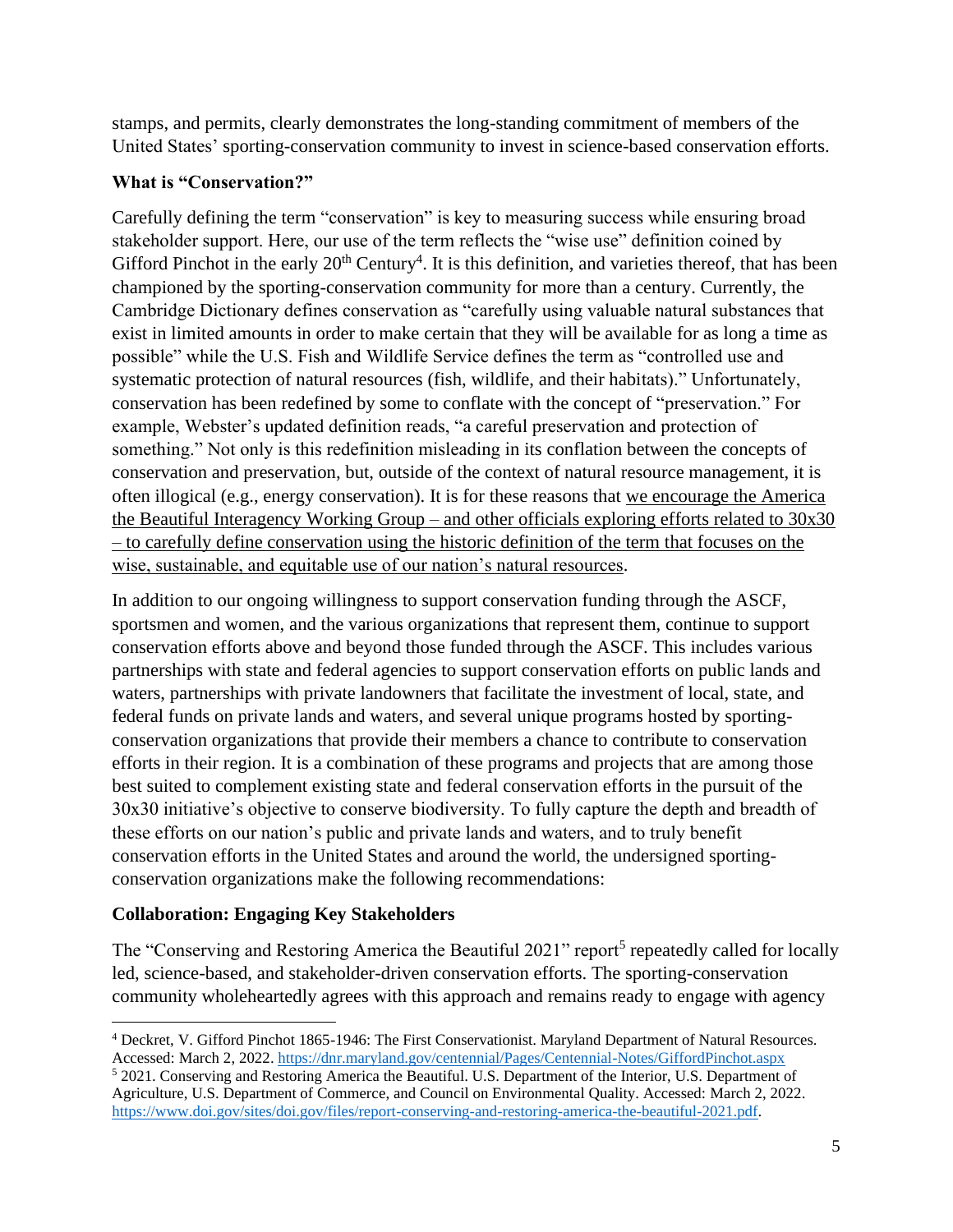officials at the federal and state level to assist in the development and implementation of conservation efforts designed to maximize biodiversity, climate resiliency, and the overall health of the ecosystems with which we are so closely linked through our outdoor heritage. While the 30x30 initiative has highlighted the importance of conservation efforts for the general public, our community has, for generations, worked tirelessly to promote conservation efforts throughout the country for the benefit of not only game and fish species but a variety of species that rely on these same ecosystems for their survival and success.

First, we encourage the Interagency Working Group to collaborate closely with members of the sporting-conservation community. Many member-based NGOs regularly utilize their available funding and membership base for voluntary efforts to enact remarkable science-driven conservation programs and projects across the country. While many of these programs are collaborative efforts with state or federal agencies, which again aligns closely with the Administration's call for collaboration, others have actually served as the template by which many existing programs are modeled. Such efforts highlight the effectiveness of collaborative, stakeholder driven conservation while recognizing the importance of engaging with the sportsmen's community in the development of future conservation programs and projects.

We also encourage the IWG to seek input and leadership of state and tribal fish and wildlife management agencies and regional fishery management councils. Given the professional training and intimate understanding of their local and regional ecosystems, state agency officials and regional fishery management council staff and members are among those best equipped to make science-based wildlife and fisheries management decisions. Related specifically to biodiversity conservation, state agencies, often in close consultation with tribal fish and wildlife agencies, are already required to draft State Wildlife Action Plans<sup>6</sup> (SWAP's) that serve as management guides for the successful conservation of species identified as Species of Greatest Conservation Need (SGCN). These biodiversity conservation roadmaps, which inherently include sections related to topics such as climate resiliency, represent one of the most effective tools in the fight against declining biodiversity.

As biodiversity roadmaps, SWAPs also contain important information related to conservation challenges beyond habitat availability, including strategies designed to mitigate the threats posed by invasive species and pathogens. The International Union for Conservation of Nature<sup>7</sup> (IUCN) defines invasive species as "animals, plants or other organisms that are introduced into places outside their natural range, negatively impacting native biodiversity, ecosystem services or human well-being." Through the increased movement of goods and services around the world, the introduction of invasive species has created significant conservation challenges in many regions and is a leading cause for threatened and endangered species listings. The United States has been no exception, where over \$140 billion is lost due to the impacts of high-profile species like silver and bighead carp, feral swine, zebra/quagga mussels, and emerald ash borer

<sup>6</sup> State Wildlife Action Plan. U.S. Fish and Wildlife Service. Accessed: March 2, 2022.

<https://www.fishwildlife.org/afwa-informs/state-wildlife-action-plans><br><sup>7</sup> Invasive Species. International Union for Conservation of Nature. Accessed: March 2, 2022. [https://www.iucn.org/theme/species/our-work/invasive-species.](https://www.iucn.org/theme/species/our-work/invasive-species)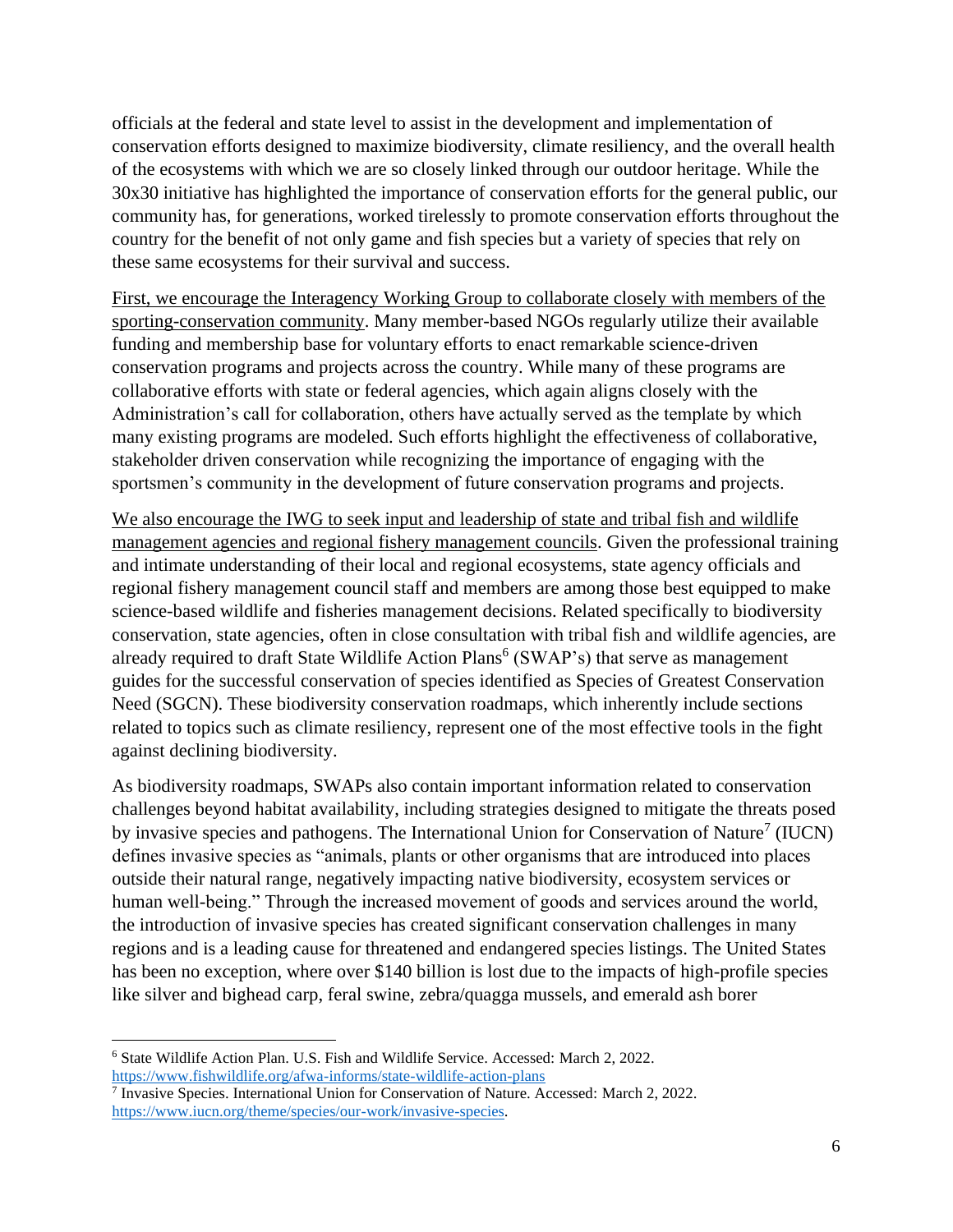threatening human health, native ecosystems, food security, and multiple industries depending on the sustainable use of natural resources. Each of these invasive threats can only be addressed through proactive spread prevention programs and active management.

Federal, state, and tribal fish and wildlife management agencies have invested considerable resources toward the management of invasive species, though they often lack funding capacity for appropriate prevention and control efforts. For example, the U.S. Army Corps of Engineers has partnered with the state of Illinois to design and engineer measures at the Brandon Road Lock and Dam<sup>8</sup> to prevent the movement of Asian carp into the Great Lakes. Likewise, the 2018 Farm Bill directed \$75 million over five years toward the Feral Swine Eradication and Control Pilot Program<sup>9</sup> (FSCP). While these investments are critical for successful prevention and eradication efforts, a more comprehensive and robust investment strategy is needed. This is especially true as the risks associated with transportation and species introduction are compounded by the effects of climate change.

Similarly, invasive plant species threaten the structure, function, and accessibility of our landscape and native ecosystems, directly impacting biodiversity conservation efforts. While examples of invasive species can vary from the intrusion of cheatgrass and other annual grasses across the west to common teasel throughout much of the Midwest to Chinese privet in the southeast, invasive plants threaten native plant communities, and in turn, create major implications for access, fish and wildlife health, and habitat quality in some of our nation's most vulnerable ecosystems. Nonnative plants are also a major contributing factor to the increased prevalence of wildfire risk and severity, compromising human health and exacerbating the need for increased fire mitigation and control efforts. Fortunately, SWAPs, coupled with the professional training and intimate knowledge possessed by state agency officials, provide an avenue for addressing many of these conservation challenges when encouraged to collaborate with NGO stakeholders and invest in efforts to adequately address conservation priorities.

Finally, and of increasing importance given the growing calls for equitable opportunities for all Americans to enjoy our nation's public trust resources, state fish and wildlife agencies are charged with providing public access opportunities for wildlife-dependent outdoor recreation. In addition to their management of state-owned lands maintained for an array of access, state agencies have developed additional opportunities to provide public access to private lands. For example, the Farm Bill's Voluntary Public Access – Habitat Incentives Program (VPA-HIP) was modeled after voluntary public access programs successfully initiated by state fish and wildlife management agencies (e.g., Kansas' Walk-in Hunting Access, Michigan Hunting Access Program, North Dakota's Private Lands Open to Sportsmen, etc.). Recognizing the experience and ingenuity contained within these state agencies, coupled with the management tools they have created, it is clear their engagement is a critical component to the successful development

**<sup>8</sup>** Brandon Road Interbasin Project. United States Army Corps of Engineers. Accessed: March 2, 2022. [https://www.mvr.usace.army.mil/Missions/Environmental-Stewardship/BR-Interbasin-Project/.](https://www.mvr.usace.army.mil/Missions/Environmental-Stewardship/BR-Interbasin-Project/)

<sup>9</sup> Feral Swine Eradication and Control Pilot Program. Natural Resources Conservation Service, United States Department of Agriculture. Accessed: March 2, 2022.

[https://www.nrcs.usda.gov/wps/portal/nrcs/detail/national/programs/farmbill/?cid=NRCSEPRD1461219.](https://www.nrcs.usda.gov/wps/portal/nrcs/detail/national/programs/farmbill/?cid=NRCSEPRD1461219)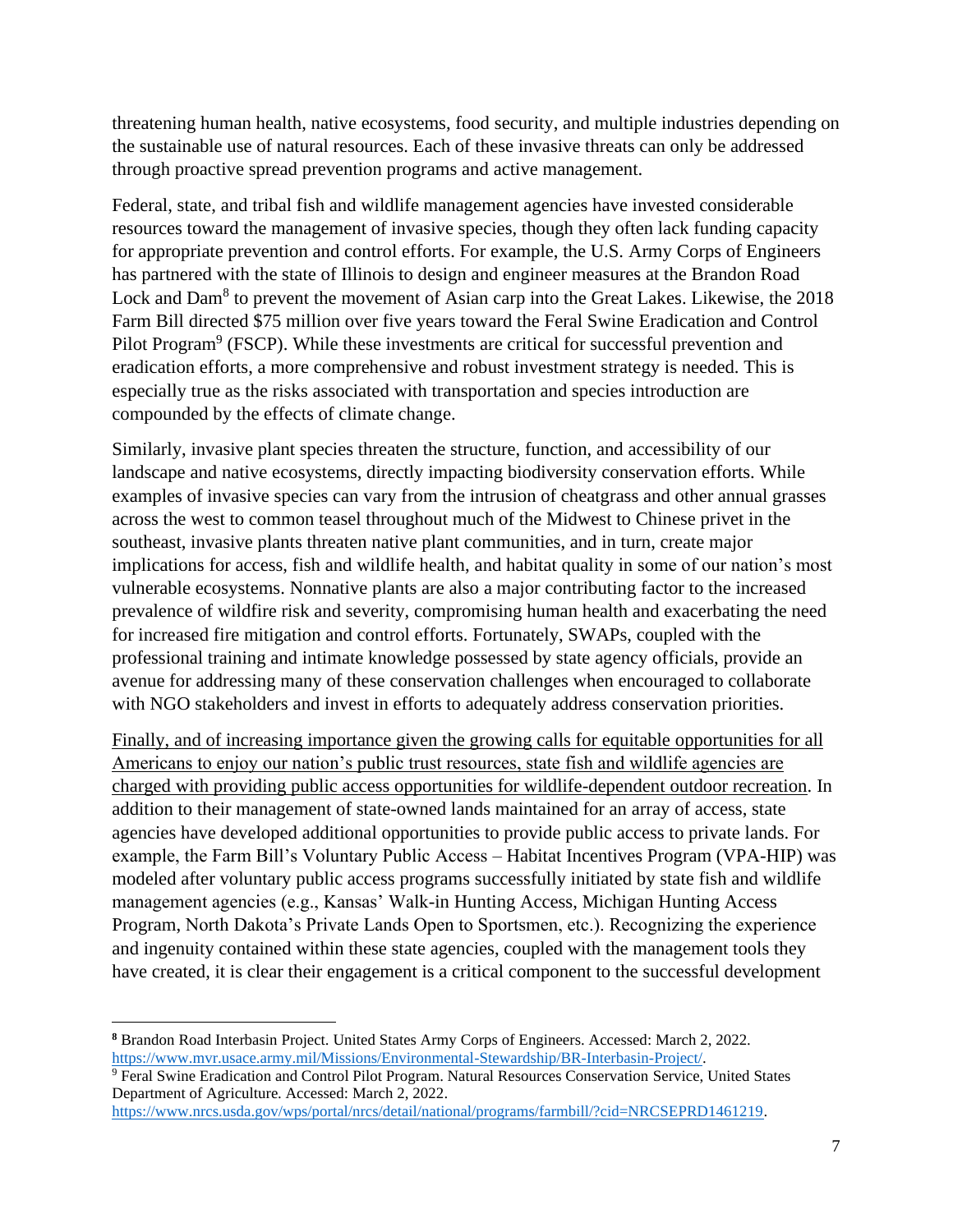and implementation of biodiversity conservation plans that also assist in the provision of equitable outdoor access for all Americans.

# **American Conservation and Stewardship Atlas: Recognizing meaningful biodiversity conservation**

With respect to the development of the American Conservation and Stewardship Atlas, the undersigned encourage the Interagency Working Group to evaluate and consider all efforts that are directly contributing to biodiversity conservation across the nation, as supported by the best available science, in the definition of lands and waters considered to be "conserved" (Appendix 1). As acknowledged by the Administration in the "America the Beautiful" report, the undersigned strongly encourage the adoption of efforts that contribute to biodiversity conservation while maintaining or increasing access for sportsmen and women and respecting private property rights. Further, the diversity of stakeholder priorities across the United States precludes the use of a single metric to determine which lands should be counted as "conserved" as it relates to the 30x30 initiative. The sportsmen's community offers the recommendations below to ensure that the forthcoming Atlas fully considers all lands currently contributing to science-based biodiversity conservation goals to further achieve the objectives of this initiative. Furthermore, we encourage the IWG to develop a system by which this Atlas may be updated on a regular basis to ensure that ongoing conservation benefits are recognized while additional opportunities for improvement may be identified.

Terrestrial Conservation Efforts:

While many have cited that 12% of the United States is currently "protected" according to the U.S. Geological Survey's (USGS) Protected Areas Database (PAD-US), this narrow definition omits many of the existing efforts that are already taking place. In their reference to this definition as it relates to the Gap Analysis Project (GAP) and the PAD-US $^{10}$ , the USGS acknowledges that, within those lands currently classified as GAP Status 1 and 2, "many protected areas have little significance in terms of biodiversity. . ." Further, the habitat functionality of lands within GAP Status 1 and 2 categories is not clearly captured in the existing database, with large expanses of the nation's conserved landscapes threatened with degraded status and in need of active, science-based management or restoration. While the GAP and PAD-US can be useful in some respects, it is clear that this database should be combined with other information to fully capture the existing conservation efforts across the landscape.

Lands recognized in GAP Status 1 and 2 represent some of the most highly regulated lands in the nation in terms of limits placed on their use. However, there are many acres included in GAP Status 3 that are being actively managed to benefit biodiversity, access, and climate change mitigation efforts. For example, many federally owned lands managed across the country by the U.S. Forest Service are actively managed to deliver considerable biodiversity benefits, provide tremendous access opportunities for sportsmen and women, and, when managed properly,

<sup>&</sup>lt;sup>10</sup> PAD-US Data Overview. U.S. Geological Survey. Accessed: March 2, 2022. [https://www.usgs.gov/core-science](https://www.usgs.gov/core-science-systems/science-analytics-and-synthesis/gap/science/pad-us-data-overview?qt-science_center_objects=0#qt-science_center_objects)[systems/science-analytics-and-synthesis/gap/science/pad-us-data-overview?qt-science\\_center\\_objects=0#qt](https://www.usgs.gov/core-science-systems/science-analytics-and-synthesis/gap/science/pad-us-data-overview?qt-science_center_objects=0#qt-science_center_objects)science center objects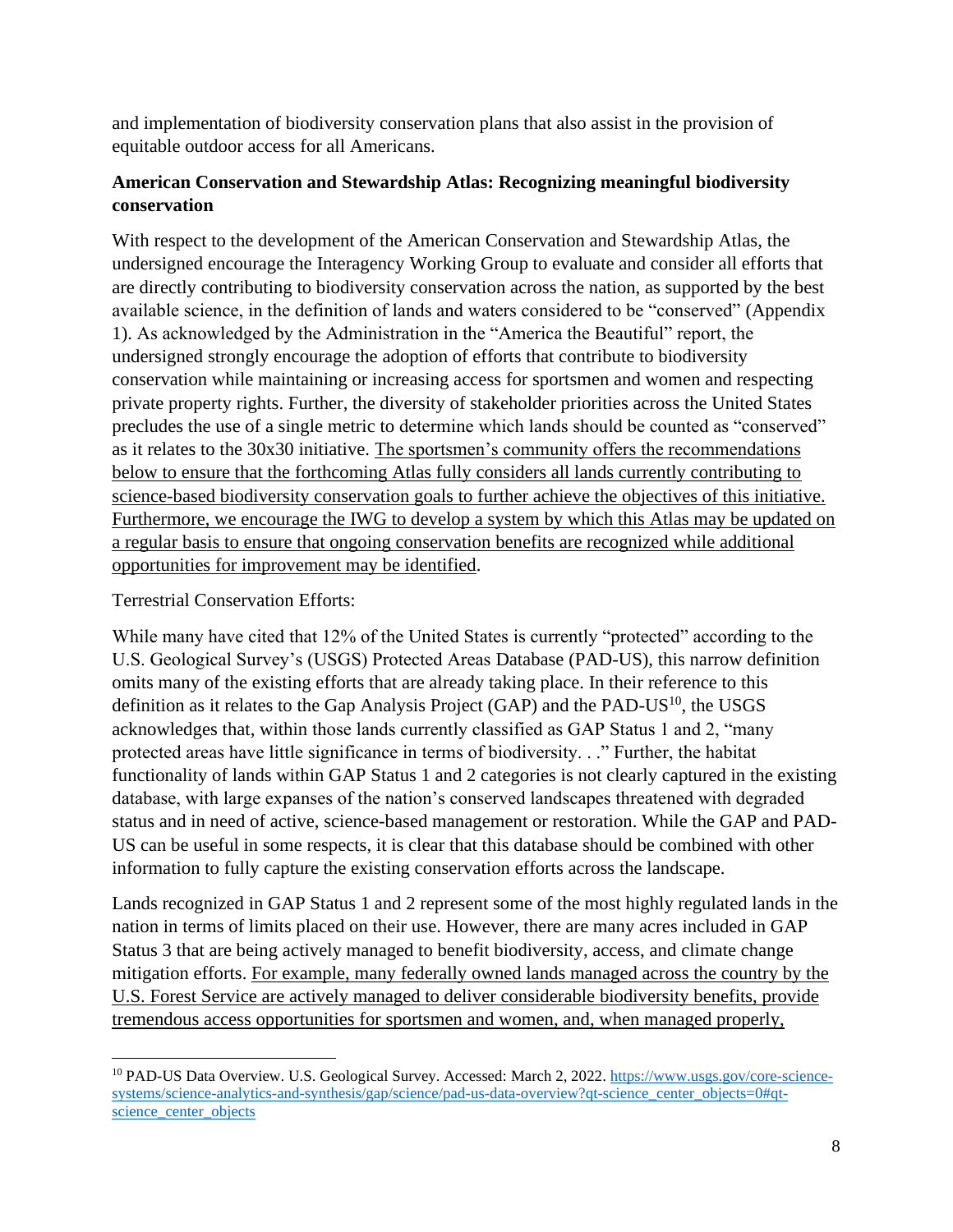contribute to both carbon sequestration and carbon storage efforts while generating a renewable supply of wood-based products. Similar statements can be made for federally owned lands managed by the Bureau of Land Management to support multiple uses while maintaining compatibility with existing conservation objectives identified on those lands. While maintenance backlogs have accumulated for both agencies, investments, including those authorized by Congress in 2020 as part of the Great American Outdoors Act 11,12 have provided much needed resources that are sure to benefit the 30x30 initiative.

In addition to these federally owned and managed lands, properties managed by state and local agencies and organizations, including those managed specifically for public access hunting and fishing opportunities, should be recognized and evaluated for consideration as part of the American Conservation and Stewardship Atlas. For many state fish and wildlife management agencies, particularly those in the eastern and Midwest regions where land is primarily held in private ownership, these state-managed properties represent the best opportunities to manage ecosystems in a manner designed to maximize biodiversity. Likewise, it is often these properties that, in many cases, directly benefit the most from the training and experience possessed by state and local natural resource professionals (e.g., foresters, biologists, range specialists, etc.) who are the best equipped to make locally led, science-based wildlife management decisions.

Finally – and in many cases most importantly – the IWG must consider the critical role of conservation efforts conducted voluntarily on private lands for inclusion in the Atlas. Naturally, the undersigned understand the importance of programs, such as properly arranged conservation easements, that permanently protect lands from conversion in an effort to protect some conservation value. However, there are many other voluntary programs that, while not permanent, are directly contributing to the successful conservation of biodiversity across the landscape. Examples can include Farm Bill conservation programs like the Conservation Reserve Program (CRP), Regional Conservation Partnership Program (RCPP), Environmental Quality Incentives Program (EQIP), and more; state partnerships that facilitate conservation practices on private lands; and programs initiated by sporting-conservation organizations, when the practices installed through these programs provide a clear benefit to biodiversity conservation. We appreciate the "America the Beautiful" report's acknowledgement of the importance of private lands conservation, and we encourage the Biden Administration and the IWG to continue to work with partners to identify opportunities to strengthen existing programs and develop new options that strategically engage private landowners on a voluntary basis while maintaining the health and profitability of their properties.

Aquatic Conservation Efforts:

<sup>11</sup> 2020. Great American Outdoors Act PL 116–152. United States Congress. Accessed: March 2, 2022. <https://www.congress.gov/116/plaws/publ152/PLAW-116publ152.pdf>

<sup>&</sup>lt;sup>12</sup> Great American Outdoors Act. Congressional Sportsmen's Foundation. Accessed: March 2, 2022. <https://congressionalsportsmen.org/policies/the-great-american-outdoors-act>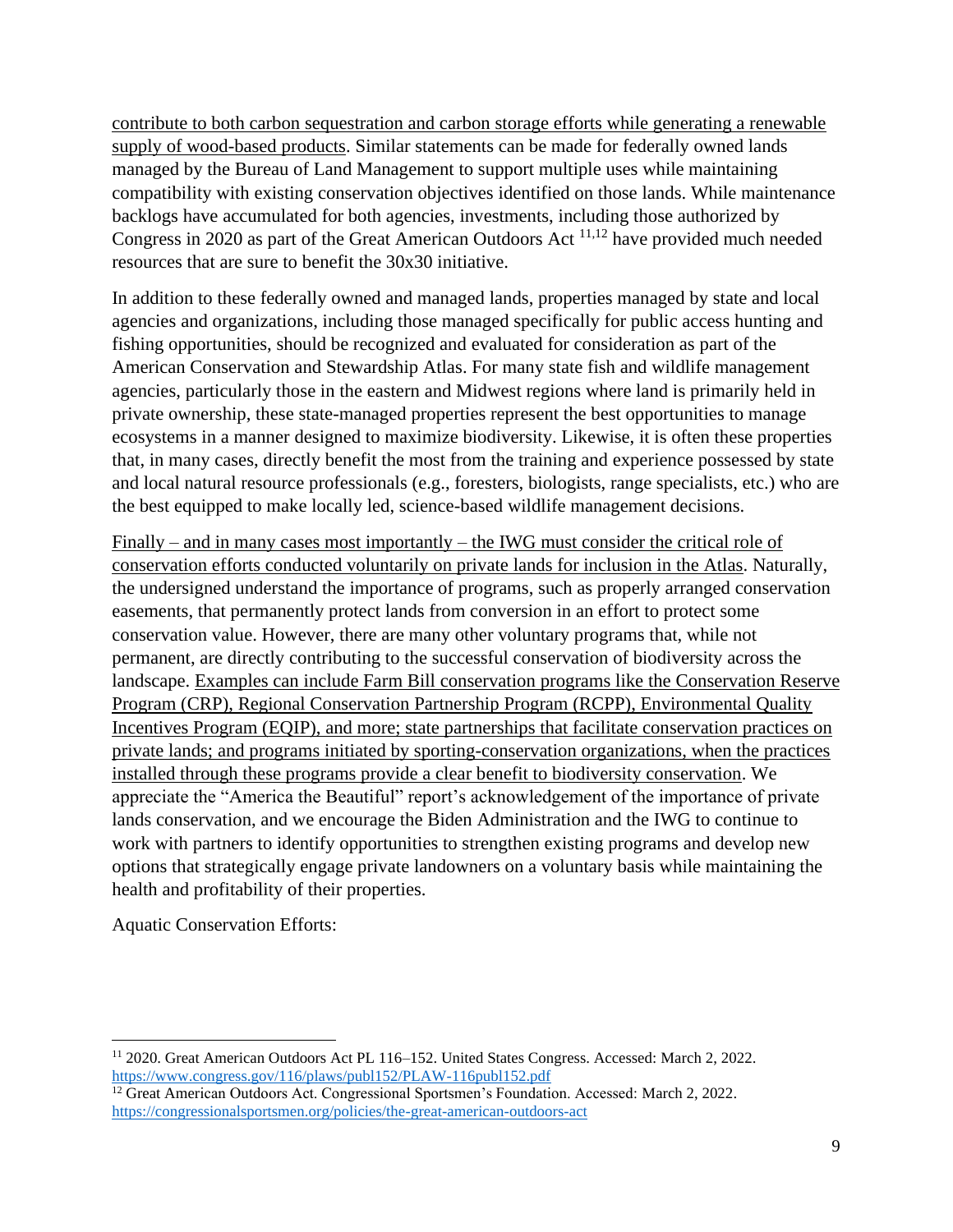*Freshwater –* According to "Through a Fish's Eye: The Status of Fish Habitats in the United States"<sup>13</sup>, a 2015 report conducted by the National Fish Habitat Partnership (NFHP)<sup>14</sup>, 22 percent of inland stream mileages in the lower 48 states are at high or very high risk of current habitat degradation, while 62 percent are at low or very low risk. This assessment was the first of its kind, clearly identifies priority stream reaches that need conservation measures, and should serve as the baseline for the nation's streams and rivers included in the American Conservation and Stewardship Atlas. Additional strategic measures to conserve those stream reaches that are healthy, as well as to work with landowners to improve habitat on high-risk streams, are already the goals of the various fish habitat partnerships under the NFHP umbrella. Additional funding for NFHP projects, as well as periodic updates to the assessment, including expanding to more detailed analysis of the Great Lakes, other natural lakes and reservoirs, will improve upon the existing freshwater habitat baseline and identify and address areas that would benefit from focused conservation efforts.

*Coastal and Marine* – When considering ocean protections, attention often turns toward areabased designations under various forms of marine protected areas (MPAs). According to the "America the Beautiful" report, the U.S. has already established MPAs in approximately one quarter of U.S. waters. However, what should also be considered are the science-based biodiversity conservation measures already in place through the regulatory process established by the Magnuson-Stevens Fishery Conservation and Management Act and the eight regional fishery management councils. There are numerous examples of management measures that achieve improved conservation outcomes that benefit the health of fisheries as well as other marine species and habitats, such as gear-based restrictions like the seasonal and permanent closed pelagic longline zones in the Atlantic and Gulf of Mexico and habitat-based measures such as Habitat Areas of Particular Concern (HAPC's) found in all eight regional council jurisdictions. It can be argued these science-based measures that identify and address specific concerns have already effectively exceeded the 30x30 biodiversity conservation goals in our marine waters while still allowing for sustainable uses and public access. Similar to NFHP serving as the lead on determining both the existing baseline and identifying conservation opportunities for inland and state coastal waters, the regional councils under the Magnuson-Stevens Act should serve as the lead for determining what is already conserved, as well as additional areas or networks of areas where their fisheries management efforts would support long-term conservation goals.

### Equity in Conservation:

Finally, we encourage the Administration to consider the diverse cultures and communities that will be impacted by decisions related to the development and implementation of the American Conservation and Stewardship Atlas. Further, we encourage the Administration to avoid the implementation of land and water designations that may unintentionally restrict access and

<sup>&</sup>lt;sup>13</sup> Crawford et al. 2015. Through a fish's eye: The status of fish habitats in the United States. United States Geological Survey. Accessed: March 2, 2022. [https://pubs.er.usgs.gov/publication/70200345.](https://pubs.er.usgs.gov/publication/70200345)

<sup>&</sup>lt;sup>14</sup> The Partnerships. National Fish Habitat Partnership. Accessed: March 2, 2022. [https://www.fishhabitat.org/the](https://www.fishhabitat.org/the-partnerships/)[partnerships/.](https://www.fishhabitat.org/the-partnerships/)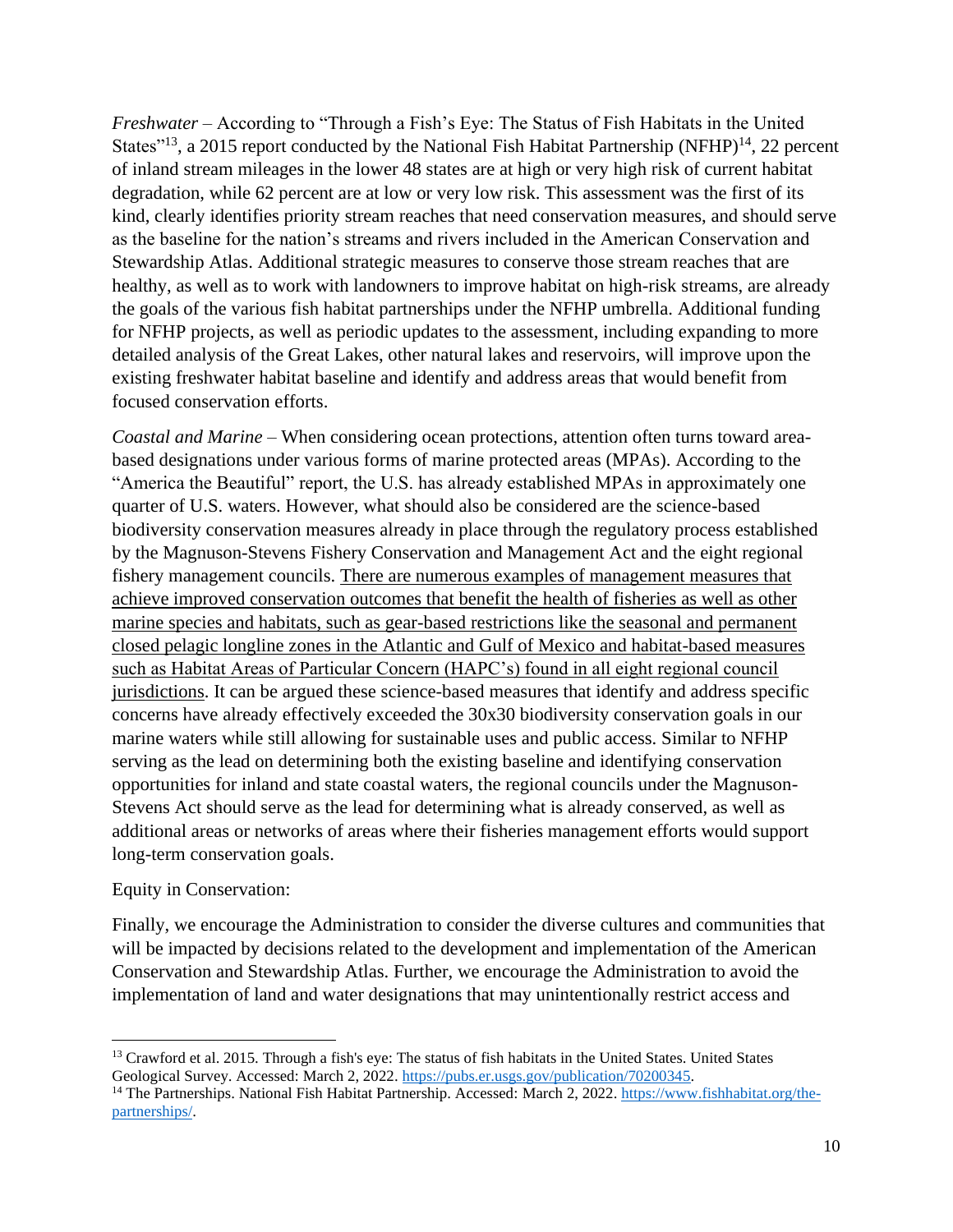opportunity, particularly as it relates to hunting, angling, and other important recreational opportunities, without sound scientific justification. Such designations are particularly troublesome when implemented in areas where hunting and angling are critical to the culture of sovereign Tribal nations or historically underrepresented demographics. In addition to our ongoing support for conservation through the American System of Conservation Funding, the hunting and angling communities have long championed efforts to welcome new participants and have sought to increase access and opportunities for all who share an interest in our timehonored traditions. As such, we urge the Administration to continue seeking opportunities to advance collaborative and inclusive approaches to conservation. This includes the avoidance of overly restrictive land and water designations, instead focusing on efforts to maintain and enhance equitable access and opportunities for activities such as hunting and angling that inherently support conservation efforts.

### **Conclusion**

As outlined above, the undersigned sporting-conservation organizations are largely supportive of collaborative, locally led, science-based management designed to enhance conservation efforts, including voluntary conservation opportunities on private lands. Our community has championed these concepts for generations. However, we strongly caution against narrowly focused categories and definitions that omit important conservation efforts already being completed around the country and off our coastline. Likewise, we oppose efforts that seek to limit access and opportunities for sportsmen and women who have significantly supported conservation efforts through the American System of Conservation Funding for nearly a century. Current challenges to biodiversity in the United States require active management actions within the guidelines established by state agencies through their SWAPs. It is through active management that we can address biodiversity needs, maintain equitable access and opportunities for all Americans to reconnect with the natural worlds around them, and ensure that the United States remains an active leader in conservation for generations to come.

Ultimately, we encourage the IWG to continue to communicate with the sporting-conservation community, state fish and wildlife management agencies, and fishery management councils, by maintaining a seat at the table for the community who, for decades, has led the way in the conservation of America's fish, wildlife, and natural resources for the benefits of all Americans.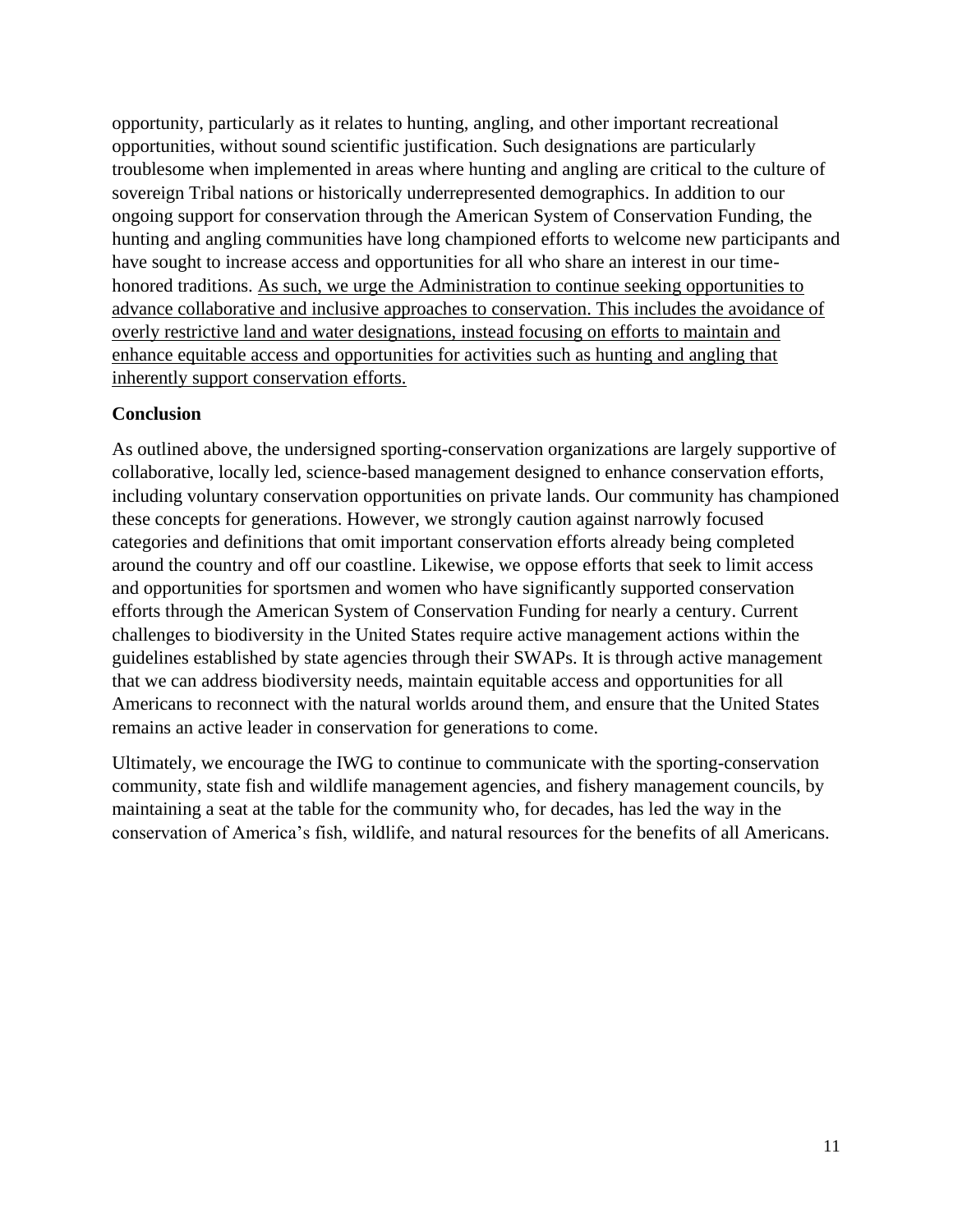# **Appendix 1: Criteria and Implementation Strategies for the American Conservation and Stewardship Atlas**

America's lands and waters are subject to the authority of a wide array of stakeholders with diverse missions. This diversity inherently prevents the implementation of highly detailed and consistent criteria for determining whether a piece of land or body of water should be included in the American Conservation and Stewardship Atlas. However, this diversity is also illustrative of the opportunities to advance pragmatic conservation solutions that exist among and throughout the lands and waters that comprise this nation.

Rather than trying to simplify conservation and restoration efforts to satisfy ill-fit and arbitrary criteria for inclusion, we recommend that the Administration defer to largely localized entities that are better equipped to recognize existing challenges and design and implement successful conservation programs and practices. Such a localized, and often state-led approach is consistent with the North American Model of Wildlife Conservation. Likewise, it highlights the individuality that defines the union that is the United States of America.

Below, lands and waters are broken down into several unique categories. This breakdown is designed to recognize the unique considerations associated with each classification, but our recommendations remain consistent in their reference to entities such as state fish and wildlife management agencies, regional fish and wildlife management authorities, tribes, and conservation focused NGOs as the entities who are most knowledgeable and best equipped to advance pragmatic and successful conservation efforts throughout the U.S.

# **Public Lands**

When being considered for inclusion in the American Conservation and Stewardship Atlas, publicly owned lands should be evaluated based on their contributions to biodiversity and wildlife conservation goals while maintaining the primary function for which those lands are currently utilized. The below criteria can be applied to federal and state lands, as well as local municipal properties that are contributing to conservation or restoration efforts.

# Criteria

To ensure that requirements for inclusion are not overly prescriptive, criteria should be flexible enough to allow partnering agencies and the appropriate federal entities to advance effective wildlife habitat and ecosystem restoration and conservation efforts. Attributes for these lands should include:

- 1. A management plan developed by state fish and wildlife agencies through consultation with the appropriate federal agencies detailing how habitat restoration and conservation objectives will be met and monitored.
	- a. Plans that incorporate multiple restoration or conservation objectives should be evaluated on the cumulative merit of relevant objectives.
	- b. Restoration and conservation objectives include, but are not limited to:
		- i. Wildlife habitat restoration and management.
		- ii. Invasive species eradication and prevention.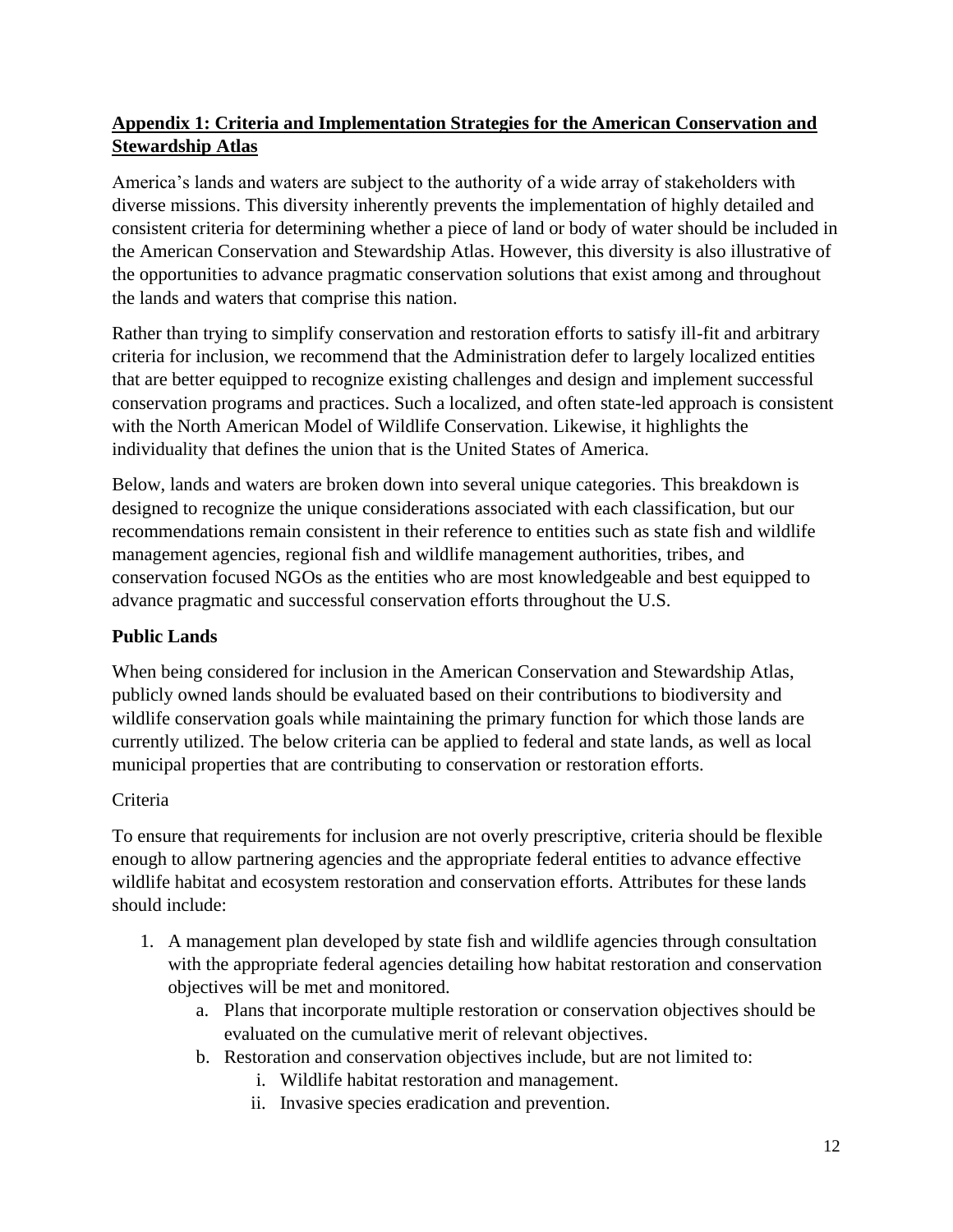- iii. Efforts to promote habitat connectivity.
- iv. Efforts to enhance climate resilience.
- v. Enhance public outdoor recreation opportunities.
- 2. An area suitable for the implementation of a management plan that incorporates wildlife or climate-based objectives.
	- a. Area-based requirements should be determined on a case-by-case basis by state fish and wildlife management agencies, tribal governments or the appropriate federal entity and should consider the specific wildlife conservation objectives and the area needed to meet such objectives.
- 3. An area suitable for the advancement of restoration and conservation objectives established by existing state, tribal, and federal efforts.
	- a. This includes SWAPs, management strategies developed by regional fish and wildlife management authorities (e.g., Migratory Bird Joint Ventures), Endangered Species Act, North American Wetlands Conservation Act, U.S. Farm Bill's Conservation Title, etc.

Furthermore, the Administration should avoid the following criteria to prevent the omission of lands that are subject to conservation and restoration activities consistent with the America the Beautiful Initiative.

- 1. Avoid overly relying on existing databases, such as the U.S. Geological Survey's Protected Areas Database of the United States, which provided an oversimplified view and unintentionally omit the inclusion of lands that otherwise meet the criteria listed above (i.e., lands classified in GAP Status 3 and 4).
- 2. Avoid setting overly stringent temporal requirements that could unintentionally impair the implementation of temporally sensitive management practices or reduce the flexible and adaptive use of existing conservation programs that could otherwise be quickly deployed to meet evolving resource management needs.
- 3. Avoid disqualifying lands simply based on the presence of activities related to resource extraction or utilization in the area.
	- a. Resource extraction or utilization on public lands should not preclude lands from being included in the American and Conservation Stewardship Atlas unless the extraction activities hinder the accomplishment of the restoration and conservation objectives outlined above. At such point, only the immediate area in which this hindrance is present should be disqualified if conservation objectives are not otherwise disrupted.

### Implementation

- 1. Utilize existing authorities to increase investments in wildlife habitat restoration and conservation efforts that are consistent with the criteria above while accomplishing other objectives, such as increased public access, that are consistent with the Administration's May 2021 Conserving and Restoring America the Beautiful report.
	- a. Land and Water Conservation Fund.
	- b. Great American Outdoors Act.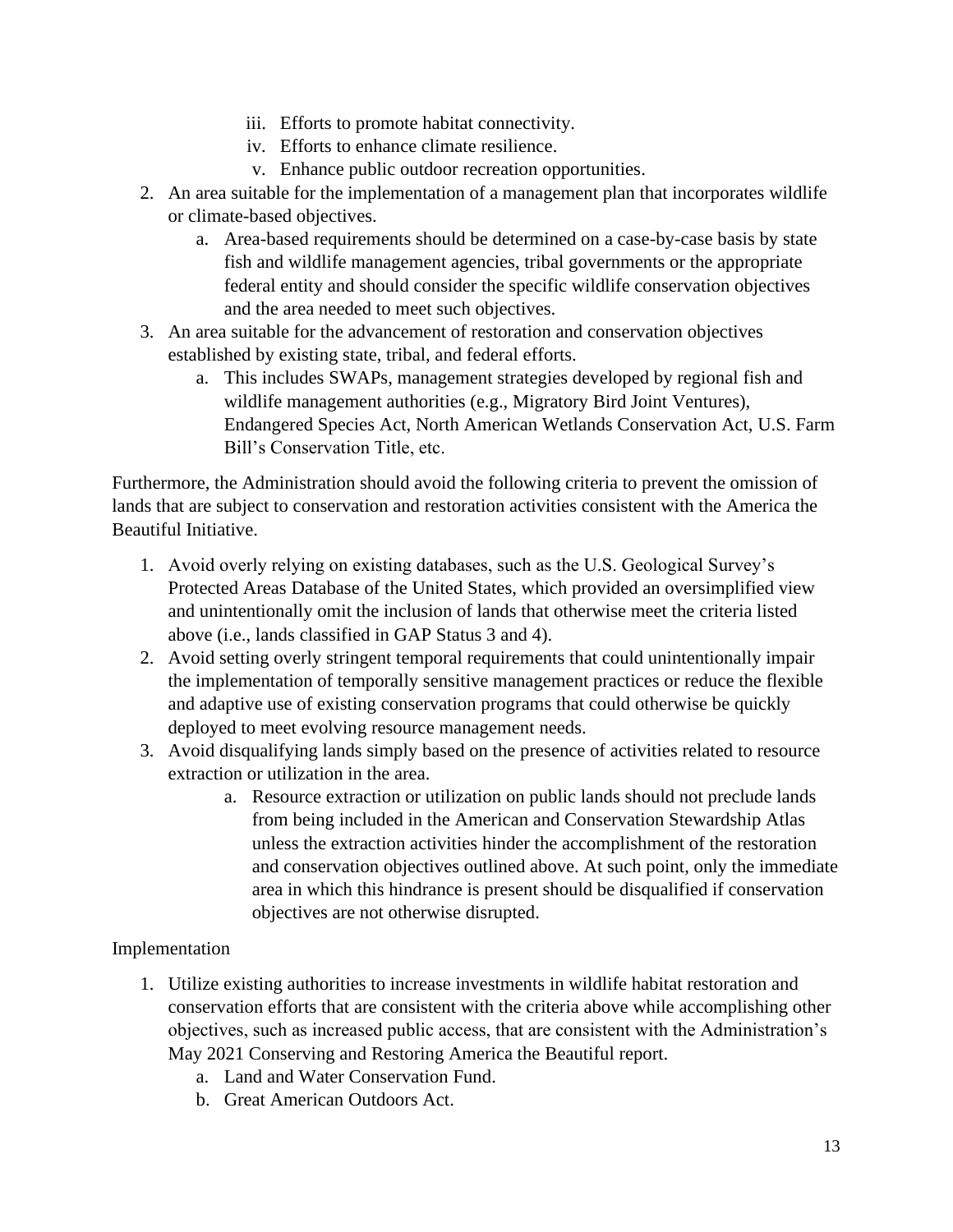- c. American Conservation Enhancement Act.
- d. Infrastructure Investment and Jobs Act.
- e. State and Tribal Wildlife Grants Program.
- f. Wildlife Conservation and Restoration sub-account of the Federal Aid in Wildlife Restoration Program.
- g. North American Wetlands Conservation Act.
- 2. Utilize existing public-private partnerships to promote land-use activities that are beneficial to restoration and conservation efforts at various scales.
- 3. Defer to appropriate agencies who are best equipped to make local, resource-specific restoration and conservation determinations and recommendations.
	- a. State Fish and Wildlife Agencies.
	- b. Regional Fish and Wildlife Management Authorities (e.g., Joint Ventures).
	- c. Tribal organizations.

# **Private Lands**

Given the diversity and individuality among American landowners and their motivations, the use of narrowly defined metrics to determine a property's qualification for inclusion in the American Conservation and Stewardship Atlas is not only futile but would run counter to the America the Beautiful Initiative's goal to recognize the valuable, locally led conservation efforts that are already underway across much of the United States.

# Criteria

Private landowners should be offered an array of flexible, user-defined, voluntary opportunities to implement conservation-minded programs and practices in a manner that both benefits local and regional ecosystem needs and supports the overall health and productivity of these properties. Such programs may include:

- 1. A management plan that outlines the conservation objectives to be met by the landowner.
	- a. Program contracts entered into voluntarily by a private landowner and an appropriate entity in charge of program implementation should be considered satisfactory for the purposes of this criteria.
- 2. A mechanism for evaluation to ensure the program compliance is maintained.
	- a. Incentives for continued compliance and the completion of management objectives are highly recommended.
- 3. Restoration and conservation objectives include, but are not limited to:
	- a. Wildlife habitat restoration and management.
	- b. Invasive species eradication and prevention.
	- c. Efforts to promote habitat connectivity.
	- d. Efforts to enhance climate resilience.

As outlined in reference to public lands, the following actions should be avoided:

1. Avoid setting overly stringent temporal requirements that could unintentionally impair the implementation of temporally sensitive management practices or reduce the flexible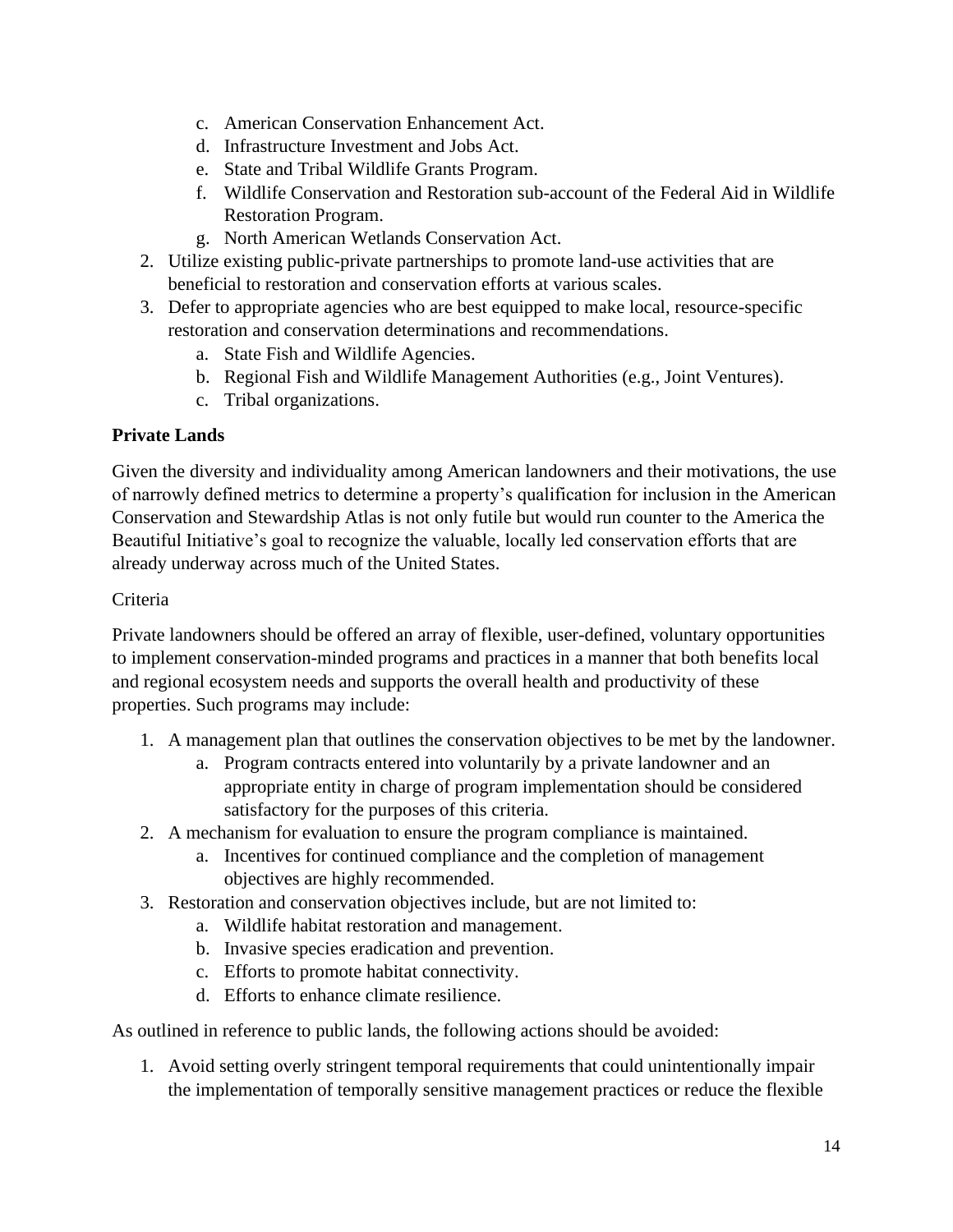and adaptive use of existing conservation programs that could otherwise be quickly deployed to meet evolving resource management needs.

- 2. Avoid disqualifying lands based on arbitrary acreage limits that fail to account for habitat needs for species in need of specific conservation and restoration practices.
	- a. Refer to SWAPs.

# Implementation

- 1. To the maximum extent possible, empower state fish and wildlife agencies, tribes, and regional fish and wildlife management councils to serve as the primary leads in determining qualifying conservation efforts and implementation of management objectives in each state/region.
	- a. Through SWAPs and existing regional management plans, these entities are best equipped to recognize and evaluate efforts and determine their qualifications for inclusion in the American Conservation and Stewardship Atlas.
- 2. Increase support for existing voluntary private lands conservation programs by providing needed resources to increase the availability of program funding and technical assistance providers.
- 3. Provide resources and support needed by state fish and wildlife agencies and regional fish and wildlife management authorities to successfully evaluate, regularly update, and implement management plans.
- 4. Defer to state fish and wildlife management agencies, regional fish and wildlife management authorities, tribes, and federal agencies to maintain records of conservation accomplishments while maintaining the privacy of landowners who are voluntarily participating in relevant programs.

# Existing Models

- 1. Federally funded private land conservation programs, such as:
	- a. Farm Bill Conservation Programs.
		- i. Conservation Reserve Program.
		- ii. Environmental Quality Incentives Program.
		- iii. Conservation Stewardship Program.
		- iv. Agricultural Conservation Easement Program.
	- b. North American Wetlands Conservation Act projects.
	- c. Working Lands for Wildlife.
- 2. Federal-State Collaboration
	- a. Voluntary Public Access Habitat Incentives Program.
	- b. Conservation Reserve Enhancement Program.
- 3. Federal-NGO Collaboration
	- a. Regional Conservation Partnership Program.
	- b. Conservation Reserve Enhancement Program.
- 4. State Programs
	- a. Private land conservation assistance provided at little or no cost to the landowner by state fish and wildlife management agencies.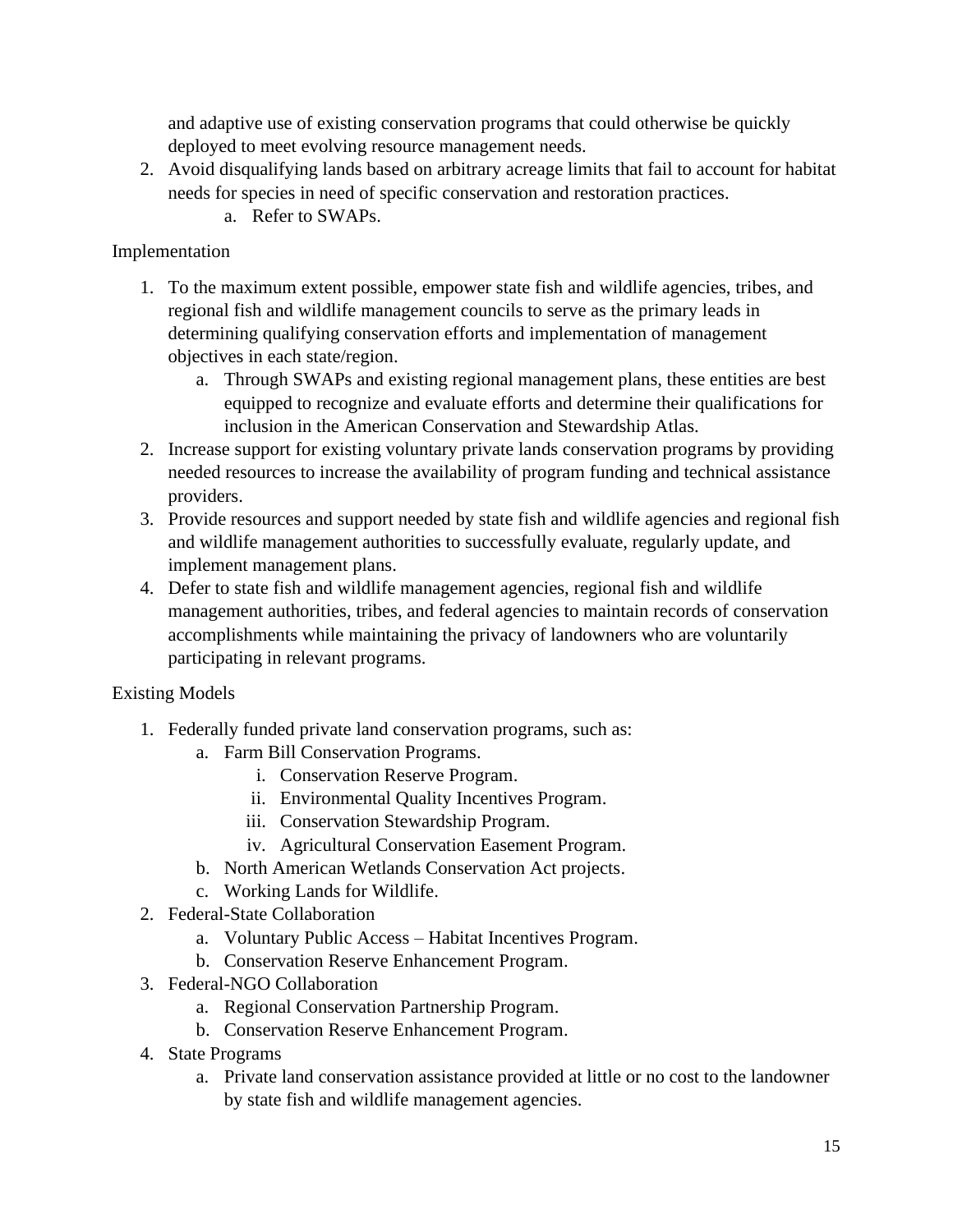- i. Consistent with needs outlined in SWAPs.
- 5. NGO Programs
	- a. Pheasants Forever's Soil Health and Habitat Program.
	- b. National Wild Turkey Federation's National Forestry Initiative.

### **Rivers and Streams**

The most recent report by the NFHP indicated that 22 percent of inland stream mileages in the lower 48 states are at high or very high risk of current habitat degradation, while 62 percent are at low or very low risk. This comprehensive report should serve as the baseline for rivers and streams in the Atlas, as well as guide future flowing water conservation priorities in partnership with the NFHP.

Most rivers and streams flow across privately owned land at some or most of the water's course. Like terrestrial conservation measures on private lands above, riparian landowners should be offered an array of flexible, user-defined, voluntary opportunities to implement conservationminded programs and practices in a manner that both benefits the privately held river or stream reach and downstream needs of the watershed. Such programs may include:

### Criteria

- 1. A riparian management plan that outlines the conservation objectives to be met by the landowner.
	- a. Program contracts entered into voluntarily by a private landowner and an appropriate entity in charge of program implementation should be considered satisfactory for the purposes of this criteria.
- 2. A mechanism for evaluation to ensure the program compliance is maintained.
	- a. Incentives for continued compliance and the completion of management objectives are highly recommended.
- 3. Restoration and conservation objectives include, but are not limited to:
	- a. Streambank stabilization and sediment capture.
	- b. Fish and wildlife habitat restoration.
	- c. Invasive species eradication and prevention.
	- d. Achieving habitat connectivity between stream reaches.
	- e. Efforts to enhance climate resilience.

As outlined in reference to public lands and private lands above, the following actions should be avoided:

- 1. Avoid setting overly stringent temporal requirements that could unintentionally impair the implementation of temporally sensitive management practices or reduce the flexible and adaptive use of existing conservation programs that could otherwise be quickly deployed to meet evolving resource management needs.
- 2. Avoid disqualifying riparian lands based on arbitrary linear stream reach limits that would fail to account for habitat protections for species in need of specific conservation measures or overall water quality health of the stream.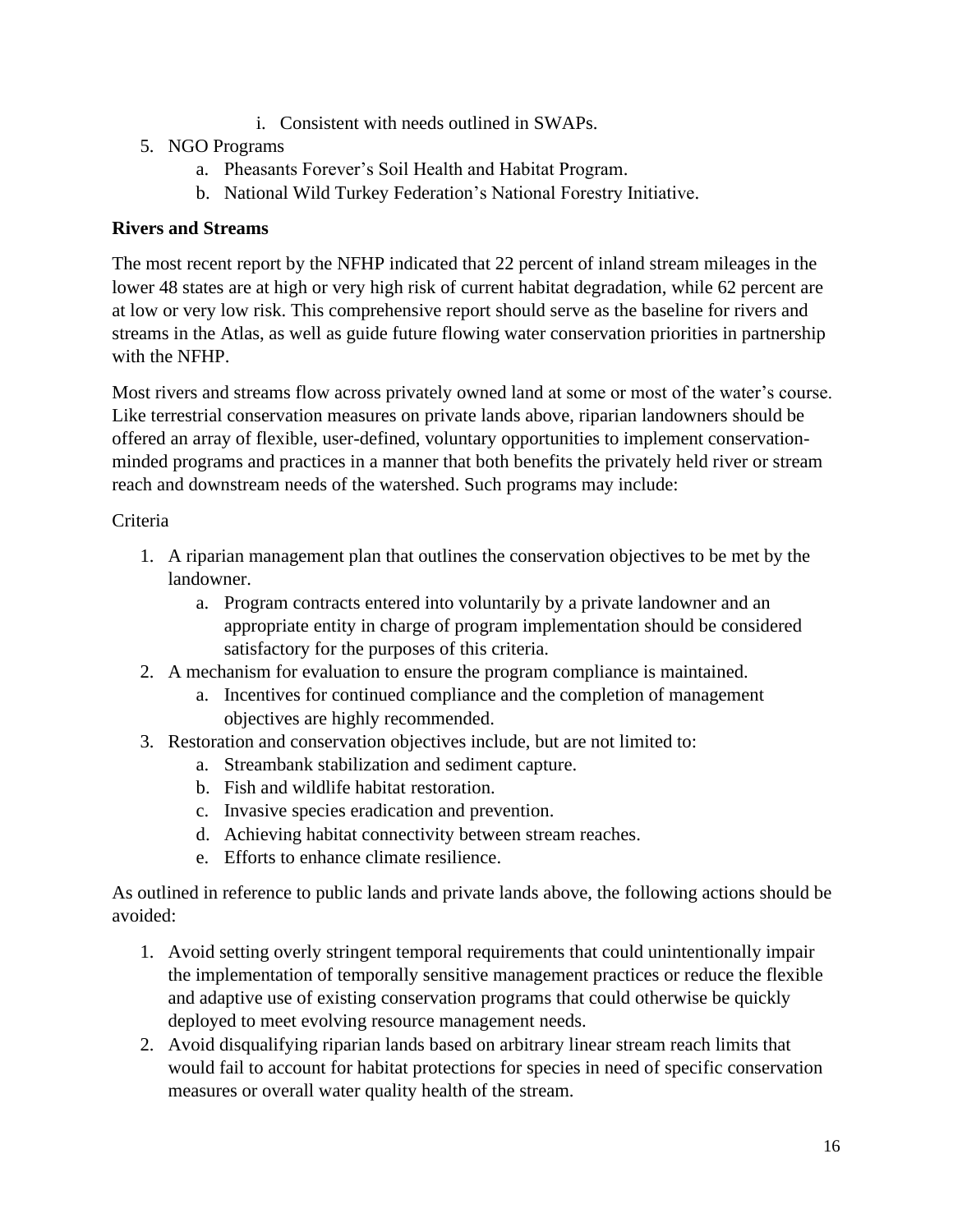- a. Refer to local NFHP partnership priority restoration plans and goals.
- b. Refer to SWAPs.

### Implementation

- 1. To the maximum extent possible, empower state fish and wildlife agencies, NFHP partnerships, tribes, and regional fish and wildlife management authorities to serve as the primary leads in determining qualifying conservation efforts and implementation of management objectives in each state/region.
	- a. Through SWAPs and NFHP action plans, these entities are best equipped to recognize and evaluate efforts and determine their qualifications for inclusion in the American Conservation and Stewardship Atlas.
	- b. Increase support for existing voluntary private riparian lands conservation programs by providing needed resources to increase the availability of program funding and technical assistance providers.
	- c. Provide resources and support needed by state fish and wildlife agencies and regional fish and wildlife management authorities to successfully evaluate, regularly update, and implement management plans.
	- d. Defer to state fish and wildlife management agencies, NFHP, regional fish and wildlife management authorities, tribes, and federal agencies to maintain records of conservation accomplishments while maintaining the privacy of landowners who are voluntarily participating in relevant programs.

### Existing Models

- 1. Federally funded public-private riparian and wetland conservation programs, such as:
	- a. National Fish Habitat Partnerships.
	- b. Farm Bill Conservation Programs.
		- i. Conservation Reserve Program.
		- ii. Environmental Quality Incentives Program.
		- iii. Conservation Stewardship Program.
		- iv. Agricultural Conservation Easement Program.
	- c. Working Lands for Wildlife.
- 2. Federal-State Collaboration
	- a. Conservation Reserve Enhancement Program.
	- b. NOAA's Community-Based Restoration Program.
	- c. U.S. Forest Service Aquatic Organism Passage Program.
	- d. U.S. Fish and Wildlife Service National Fish Passage Program.
- 3. Federal-NGO Collaboration
	- a. Regional Conservation Partnership Program.
	- c. Conservation Reserve Enhancement Program.
- 4. State Programs

a. "Stream Teams" or other state-based stream restoration programs that offer private land conservation assistance to the landowner by state fish and wildlife management agencies.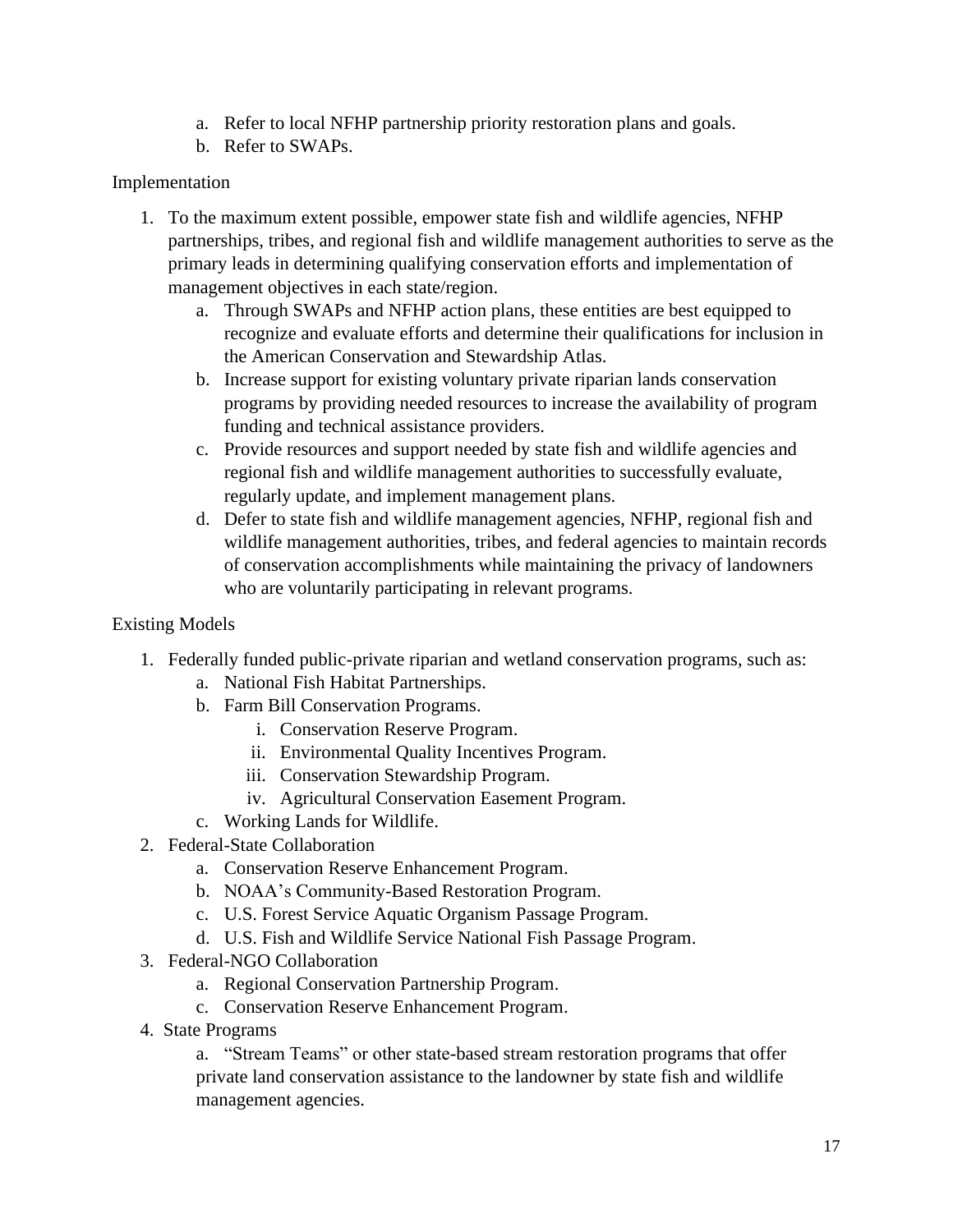- i. Consistent with needs outlined in SWAPs, National Fish Habitat Action Plans<sup>15</sup>, or state water quality improvement plans.
- 5. NGO programs
	- a. National Wild Turkey Federation Waterways for Wildlife.
	- b. National Wild Turkey Federation National Forestry Initiative.

# **Lakes, Ponds, and Impounded Waters**

In addition to the Great Lakes, natural lakes, ponds, oxbows, and impounded waters dot the nation's landscape and represent important habitats for fish and wildlife, as well as public recreation opportunities. The most recent EPA National Lakes Assessment (2012) evaluated 111,119 "lakes", which included both natural lakes and manmade reservoirs. The study found that nutrient pollution was the number one cause of lake "disturbance", with about 1 in 3 lakes (35%) having excess nitrogen and 2 out of 5 lakes (40%) having excess phosphorus. Excessive nutrients provide favorable conditions for habitat degradation in the form of algal blooms, invasive species proliferation, anoxic conditions, methylmercury accumulation, etc.

Ownership and management authority over lakes and reservoirs vary greatly, creating a challenge for defining qualification criteria for which should be included in the American Conservation and Stewardship Atlas. The use of narrowly defined metrics to determine a lake's qualification for inclusion is not suitable and would often overlook locally led conservation efforts that are already underway by states, NFHPs, shoreline and riparian tributary property owners.

# Criteria

To ensure that requirements for inclusion are not overly prescriptive, criteria should be flexible enough to allow partnering agencies and the appropriate federal entities to advance lake habitat and ecosystem restoration and conservation efforts while allowing for public access and recreation.

- 1. The lake or reservoir has a management plan detailing how habitat restoration and conservation objectives will be met and monitored.
	- a. Plans that incorporate multiple restoration or conservation objectives should be evaluated on the cumulative merit of relevant objectives.
	- b. Restoration and conservation objectives include, but are not limited to:
		- i. Fish and wildlife habitat restoration and management.
		- ii. Invasive species eradication and prevention.
		- iii. Efforts to reduce nutrient loading in the lake or reservoir headwaters.
		- iv. Efforts to enhance climate resilience.
- 2. A lake or reservoir suitable for the development and implementation of a management or restoration plan that incorporates fish and wildlife or climate-based objectives.

<sup>15</sup> 2017. National Fish Habitat Action Plans. National Fish Habitat Partnership. Accessed: February 24, 2022. [https://www.fishhabitat.org/about/national-fish-habitat-action-plans/.](https://www.fishhabitat.org/about/national-fish-habitat-action-plans/)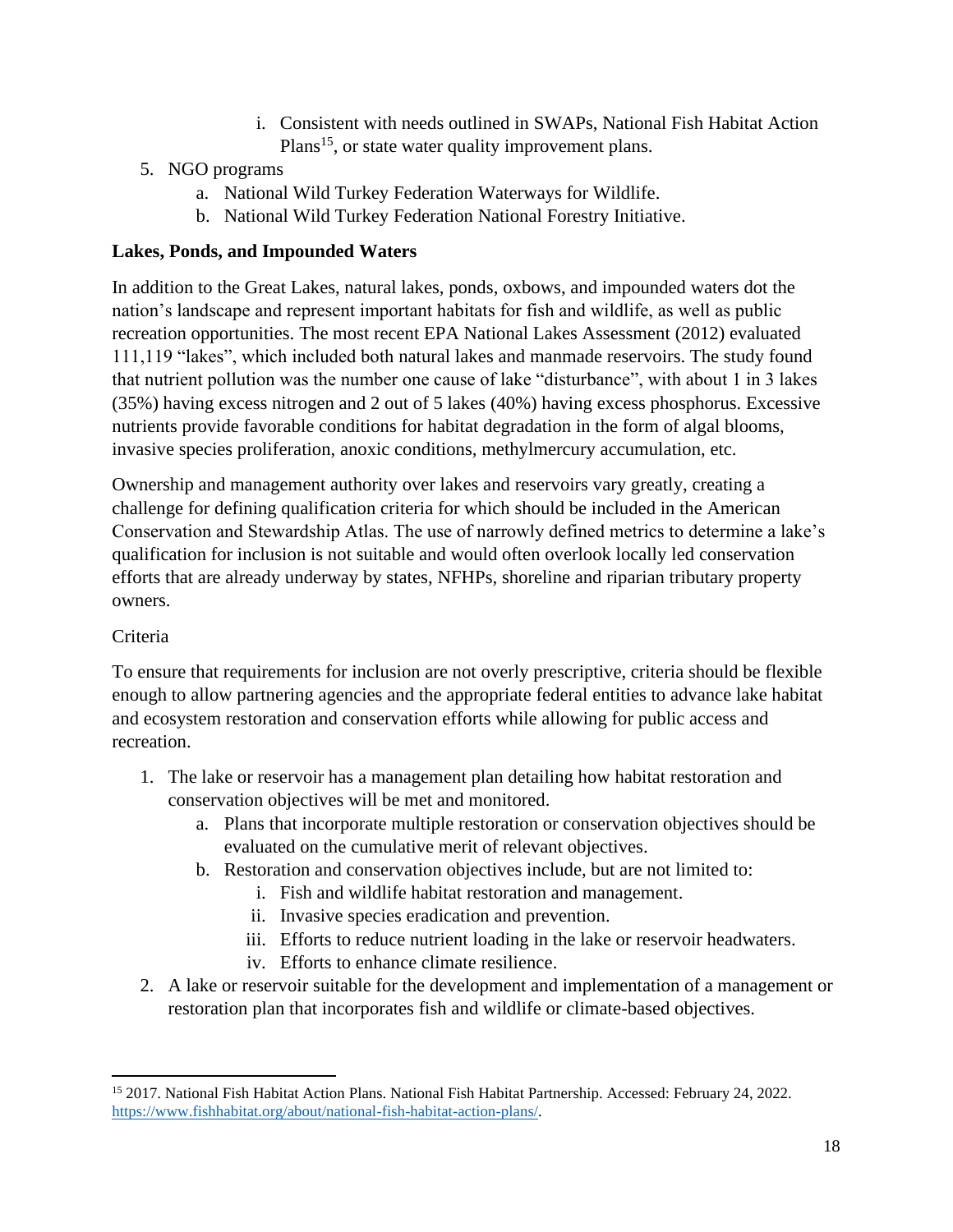a. Suitable management plans should be determined by state fish and wildlife management agencies, tribal governments, local governments, or the appropriate federal entity and should consider specific fish and wildlife conservation objectives.

Furthermore, the administration should avoid setting overly stringent temporal requirements that could unintentionally impair the implementation of temporally sensitive management practices or reduce the flexible and adaptive use of existing conservation programs.

### Implementation

- 1. Utilize existing authorities to increase investments in fish and wildlife habitat restoration and conservation efforts that are consistent with the criteria above while accomplishing other objectives, such as increased public access.
	- a. State fish and wildlife management agencies.
	- b. Tribal fish and wildlife management agencies.
	- c. Regional fishery management commissions
- 2. Utilize existing partnerships to promote lake and reservoir restoration and conservation efforts at various scales.
	- a. National Fish Habitat Partnerships.
	- b. NGO's.

### Existing Model

- 1. Federally funded public-private lake and reservoir conservation programs, such as:
	- a. National Fish Habitat Partnerships.
		- i. Midwest Glacial Lakes Partnership.
		- ii. Great Lakes Basin Fish Habitat Partnership.
		- iii. Southeast Aquatic Resources Partnership.
		- iv. Reservoir Fish Habitat Partnership.
- 2. Federal-State Collaboration
	- a. EPA's Clean Water State Revolving Fund.
	- b. U.S. Army Corps of Engineers Environmental Restoration (Section 1135).
	- c. U.S. Army Corps of Engineers Aquatic Ecosystem Restoration (Section 206).
- 3. NGO Lake and Reservoir Conservation Efforts
	- a. B.A.S.S. Nation habitat improvement efforts.
	- b. Friends of Reservoirs.
- 4. State Programs Examples
	- a. Michigan Natural Shoreline Partnership.
	- b. Minnesota DNR's Restore Your Shore Program.
	- c. New Hampshire's Shoreland Water Quality Protection Act.
	- d. Wisconsin's Shoreland Protection Program.

### **Coastal and Marine**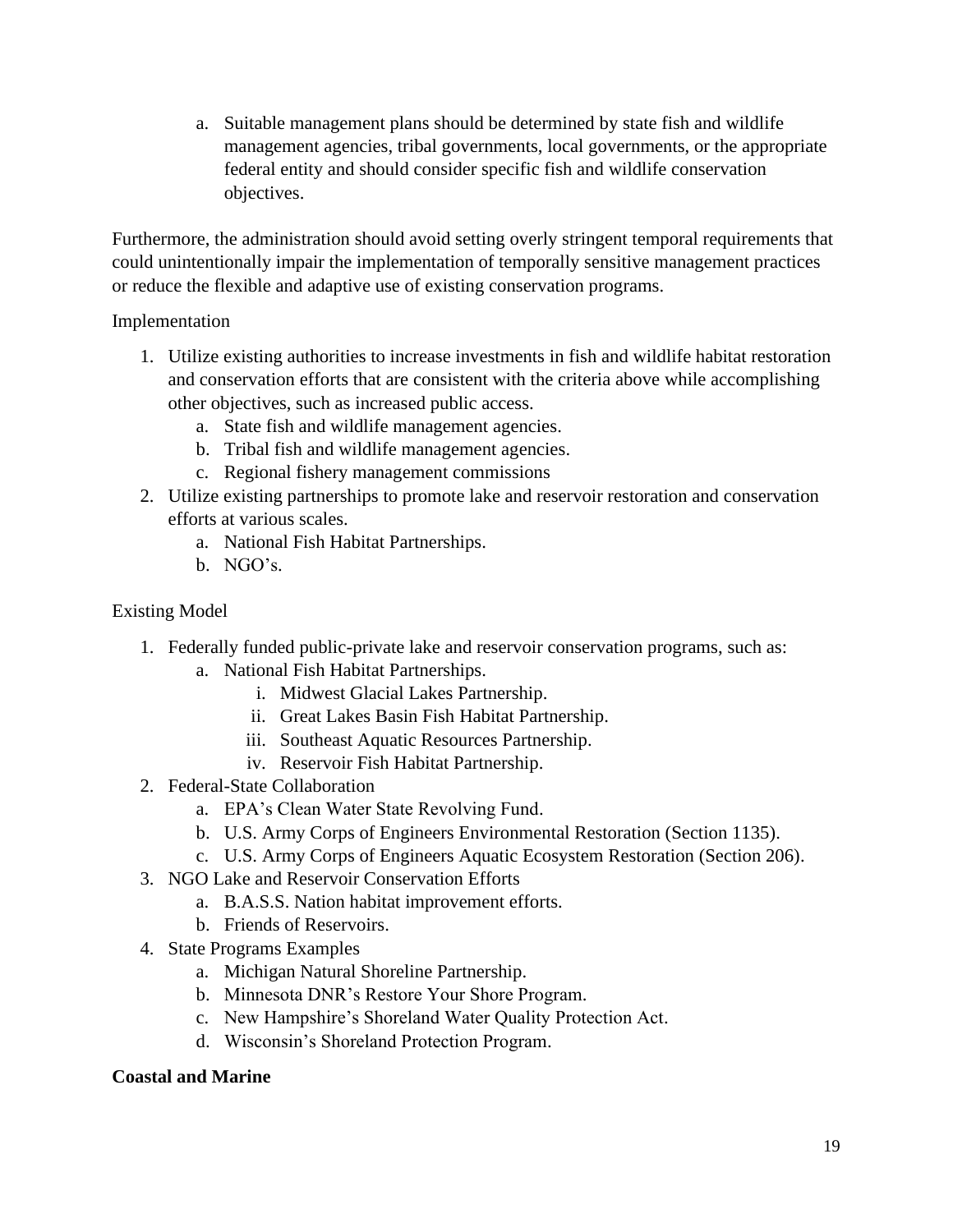Federal, state, and estuarine waters should be evaluated for their inclusion in the American Conservation and Stewardship Atlas based on their contributions to fisheries and aquatic habitat conservation outcomes rather than the level of restricted use or activities within the area.

### Criteria

To ensure that requirements for inclusion are not overly prescriptive, criteria should be flexible enough to allow partnering agencies and the appropriate federal entities to advance estuarine and marine habitat and ecosystem restoration and conservation efforts while allowing for public access and recreation, including recreational angling, spearfishing, and other recreational activities that are compatible with conservation goals.

- 1. Existing area-based designations employed by states, commissions, regional fishery management councils, U.S. Fish and Wildlife Service, and the National Oceanic and Atmospheric Administration (NOAA) that meet the habitat or species protection goals for which they were established.
	- a. Such areas should include a management plan with clearly defined conservation goals.
	- b. Periodic evaluations should be administered to ensure conservation goals are being met and the best available science is integrated.
	- c. Designated areas should remain open for citizen science initiatives and restoration activities to promote healthy ecosystems and to ensure the region's adaptability to real-time threats such as those wrought by invasive species or the effects of climate change.
	- d. On an ongoing basis, such areas must be evaluated relative to the achievement of their intended conservation goals, and once achieved, explore opportunities to provide for greater access for recreational angling in those marine conservation areas if previously restricted.
- 2. Regional fishery management council plans that cumulatively address species and/or habitat conservation and sustainability for multiple species in an area.
	- a. For example, the overlap of coral, reef fish, and coastal migratory pelagic species management plans.
- 3. State coastal management programs that include:
	- a. A management plan outlining the conservation objectives to be met by a landowner or governmental entity.
	- b. A mechanism for evaluation to ensure the program compliance is maintained.
	- c. Restoration and conservation objectives may include, but are not limited to:
		- i. Fish and wildlife habitat restoration and management.
		- ii. Invasive species eradication and prevention.
		- iii. Promoting habitat connectivity.
		- iv. Enhancing climate resiliency.

Furthermore, the administration should avoid criteria that sets overly stringent temporal or spatial area requirements that devalues important conservation gains or discourages the use of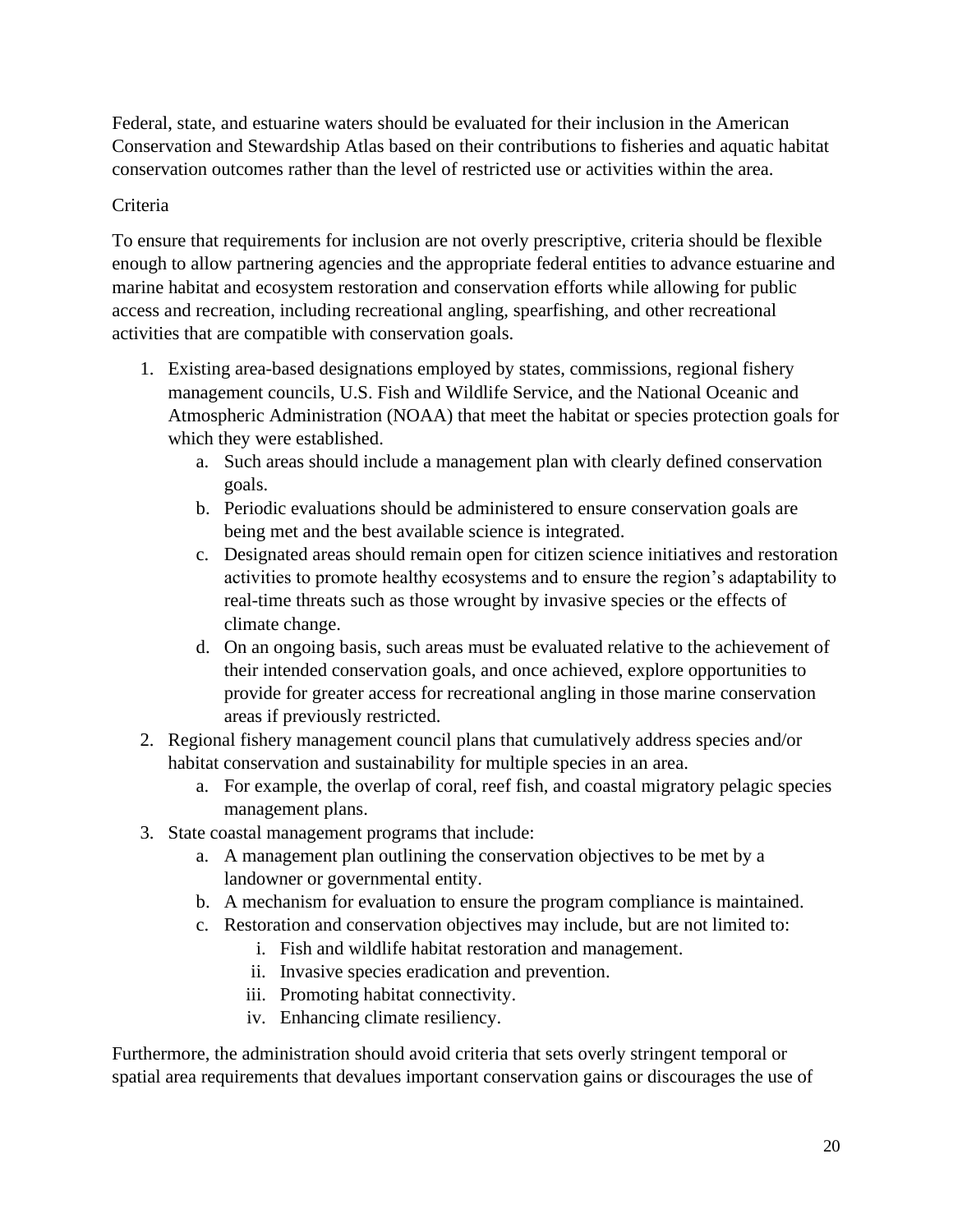flexible and adaptive management measures to effectively address immediate or changing conservation needs.

### Implementation

To the maximum extent possible, empower state fish and wildlife agencies, NFHP partnerships, tribes, federal agencies, State Marine Fisheries Commissions, and regional fishery management councils to serve as the primary leads in determining qualifying conservation efforts and implementation of management objectives in each state or region.

- 1. Through regional fishery management council plans, which are developed using the best available science to address conservation needs and monitor success.
- 2. Through management plans, including SWAP's, developed by state fish and wildlife and coastal land management agencies for estuarine and marine waters under their jurisdiction.
- 3. Coastal NFHP action plans that identify and prioritize conservation needs.
- 4. U.S. Fish and Wildlife Service Coastal Program strategic plan.
- 5. U.S. Fish and Wildlife Service Invasive Species programs.
- 6. NOAA Coastal Zone Management Program.
- 7. NOAA National Marine Sanctuaries management plans.

### Existing Models

- 1. Regional Fishery Management Councils
	- a. Gear restricted areas.
	- b. Extensive system of fishery management plans.
	- c. Essential Fish Habitat designations.
	- d. Habitat Areas of Particular Concern.
- 2. National Fish Habitat Partnerships
	- a. Atlantic Coast Fish Habitat Partnership.
	- b. Great Lakes Fish Habitat Partnership.
	- c. Southeast Aquatic Resources Partnership.
	- d. California Fish Passage Program.
	- e. Pacific Lamprey Conservation Initiative.
	- f. Pacific Marine and Estuarine Fish Habitat Partnership.
	- g. Southeast Alaska Fish Habitat Partnership.
	- h. Kenai Peninsula Fish Habitat Partnership.
	- i. Southwest Alaska Salmon Habitat Partnership.
	- j. Matanuska-Susitna Basin Salmon Habitat Partnership.
	- k. Hawaii Fish Habitat Partnership.
- 3. Federal Coastal Restoration and Protection Programs
	- a. US Fish and Wildlife Service Coastal Program.
		- i. The National Coastal Wetlands Conservation Grant Program.
	- b. NOAA's Community-based Restoration Program.
	- c. National Estuarine Research Reserve System.